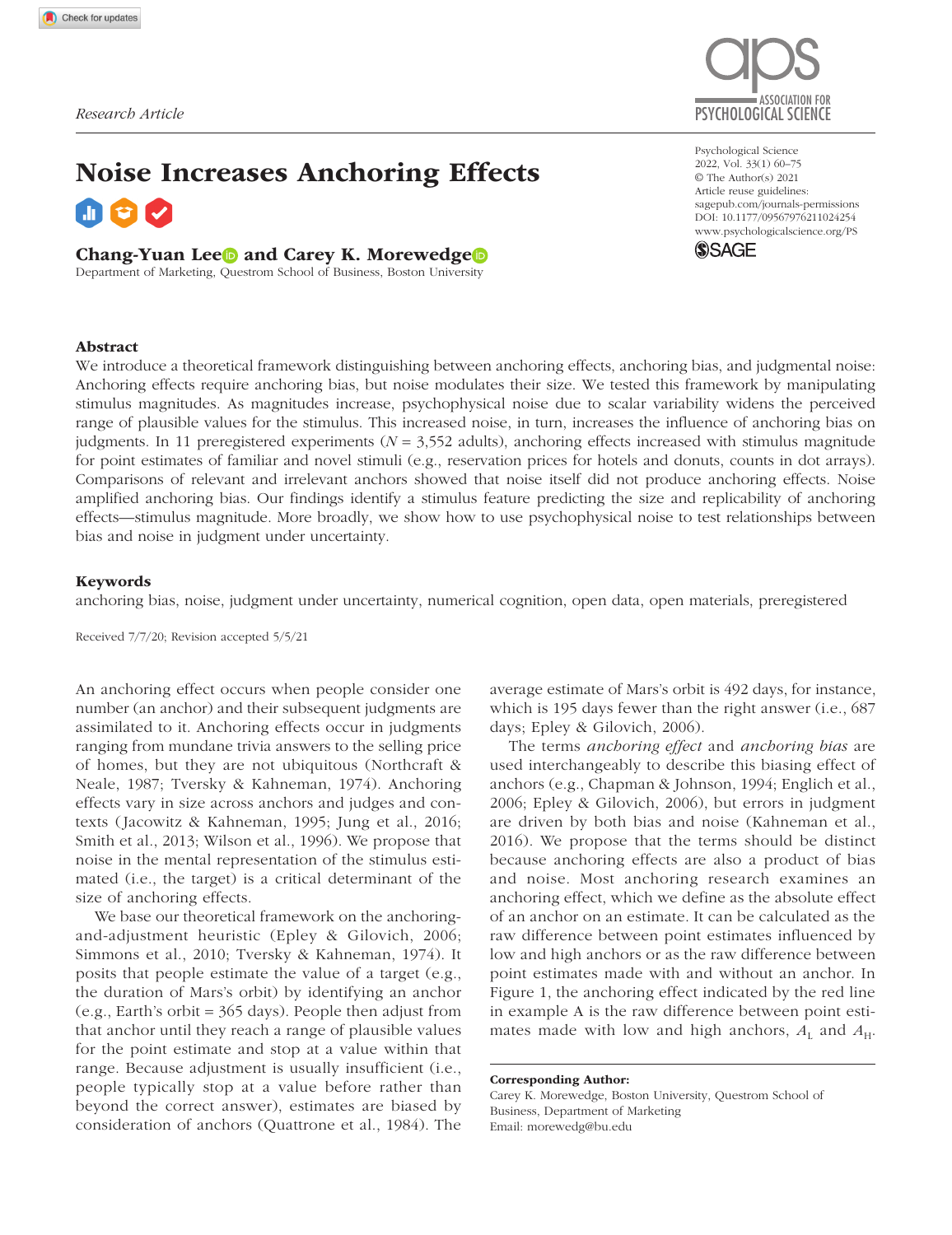*Noise* in our framework reflects the width of the range of plausible values for the point estimate, that is, the distance between the minimum and maximum plausible values. It is essentially the judge's subjective confidence interval (CI). In Figure 1, the red line in example C indicates the plausible range width for point estimates *C*L and *C*H. *Anchoring bias* is the degree of undercorrection from the anchor in the point estimate relative to the range of plausible values. In example B in Figure 1, judges corrected only halfway from plausible extremums to the midpoint in point estimates  $B_L$  and  $B_H$ . Anchoring bias can be measured with a skew index (Epley & Gilovich, 2006) dividing (a) the difference between a point estimate and the plausible extremum nearest to the anchor (low anchor  $\rightarrow$  minimum plausible value; high anchor  $\rightarrow$  maximum plausible value) by (b) the difference between the minimum and maximum plausible value (for details, see Experiment 6a). Thus, the same anchoring bias produces a smaller anchoring effect when there is less noise and a larger anchoring effect when there is more noise.

Our framework shows how noise and anchoring bias together determine the size of anchoring effects. Furthermore, it helps specify whether anchoring effects vary across factors such as judges, anchors, and contexts because they modulate anchoring bias or noise. We illustrate these proposals in Figure 1. An expert (example A) and novice (example C) could be equally

How much is a house worth? Homebuyers and even experienced realtors are biased by the list price when estimating home values: The higher the list price, the greater the presumed worth. This happens because people insufficiently adjust from the first value considered (the list price) in the subsequent judgment (the value of the home). Their estimates are biased by the "anchor" of the list price. The size of anchoring effects is influenced by the amount of adjustment. People usually stop adjusting their estimates too early, at the first reasonable value. We tested a complementary influence: noise (e.g., the width of the range of values that seem reasonable). The effect of noise can be seen in the major finding of this research: that anchoring effects are larger when people estimate larger numbers (which have a larger range) than smaller numbers (which have a smaller range). Importantly, anchoring effects do not apply just to house prices. Anchoring effects influence all kinds of everyday and consequential judgments.

uncertain about the plausible value of a stimulus (same noise), but the expert exhibits a smaller anchoring effect than the novice because they are less biased by



Fig. 1. Anchoring effects, anchoring bias, and judgmental noise. The anchoring effect (indicated by the red line in example A) is the raw difference between point estimates made with low and high anchors,  $A_L$  and  $A_H$ . Anchoring bias is the degree of undercorrection from the anchor in the point estimate relative to the range of plausible values. In example B, judges corrected only halfway from plausible extremums to the midpoint in point estimates  $B_L$  and  $B_H$ . Noise in our framework reflects the width of the range of plausible values for the point estimate, that is, the distance between the minimum and maximum plausible values. The red line in example C indicates the plausible range width for point estimates  $C_L$  and  $C_H$ . The (absolute) anchoring effects of low and high anchors on point estimates are smallest in example A ( $A_H - A_L$ ) and equally larger in examples B and C ( $B_H - B_L$ ;  $C_H - C_L$ ). Anchoring bias is greatest in example C, where there is the least (relative) correction from anchors, and equally smaller in examples A and B. Noise is greatest in example B, which has the widest plausible range of stimulus values, and equally smaller in examples A and C. Black arrows depict adjustment from low and high anchors to the range of plausible values of the point estimate. Red arrows depict the range of the effect in question.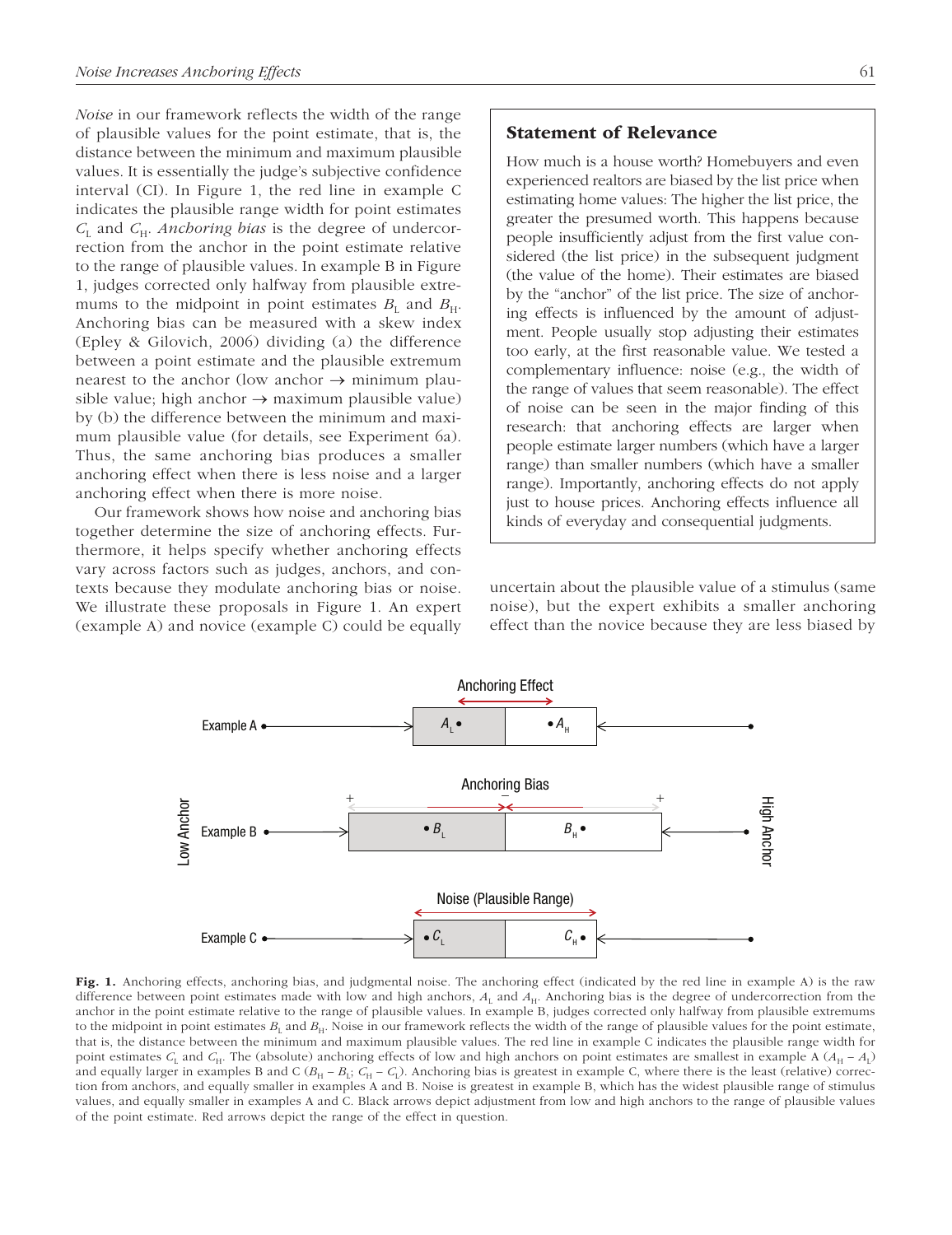the anchor (less anchoring bias). Alternatively, the expert (example A) could be as biased by the anchor as the novice (example B; same anchoring bias), but they exhibit a smaller anchoring effect because the range of plausible values that they consider is narrower than the range the novice considers (less noise).

We tested our theory by manipulating anchors and stimulus magnitudes. Scalar variability makes mental representations of numbers noisier as stimulus magnitudes increase (Feigenson et al., 2004). The range of plausible values for point estimates should then widen with stimulus magnitude. The range between the minimum and maximum plausible weight of a small dog, for instance, should be narrower than the range between the minimum and maximum plausible weight of a large dog. We tested this prediction in six pretests. Consequently, anchoring effects should increase with stimulus magnitude, even when anchoring bias is similar in estimates of smaller and larger targets (we tested this in Experiments 6a and 6b).

We tested whether anchoring effects increase with stimulus magnitude in Experiments 1a to 3b. In Experiments 4a and 4b, we tested whether low stimulus magnitudes explain cases in which anchoring effects are weak or have failed to replicate (Jung et al., 2016; Maniadis et al., 2014). In Experiment 5, we tested the proposed relationship between anchoring effects, anchoring bias, and noise. In Experiments 6a and 6b, we directly compared the effects of stimulus magnitude on anchoring effects, anchoring bias, and noise.

All experiments were preregistered on AsPredicted (for links to the preregistrations, see the Open Practices section). We report how we determined our sample size, all data exclusions (if any), all manipulations, and all measures in all experiments. Generally, we aimed to recruit at least 100 participants per condition in our experiments because the focal statistical predictions were interaction effects. The Boston University Institutional Review Board for the Charles River Campus (Protocol No. 3626E) approved the use of human subjects in all experiments. All data and materials are available at<https://osf.io/9xun6/>.

# Pretests: Effect of Stimulus Magnitudes on Plausible Range Widths

#### *Method*

In six categories of stimuli, we tested whether the plausible range of stimulus values widens as stimulus magnitudes increase.

*Miami hotels.* We recruited 50 participants from Amazon Mechanical Turk (MTurk) so the study would be well powered to detect medium-size effects within subjects, and all 50 completed the pretest. Participants saw pictures of three hotels in Miami Beach, Florida, vertically differentiated by star rating (i.e., a two-star hotel, a three-star hotel, and a four-star hotel; see Fig. S1 in the Supplemental Material). In open-ended response boxes, participants estimated the highest and lowest market price (U.S. dollars per night) of a standard room in each hotel in the past year.

*Dog breeds.* We recruited 50 participants from MTurk, and 48 completed the pretest. Participants saw pictures of three adult dogs of different breeds, which they were told varied in size from small to medium to large (i.e., basenji, American Staffordshire terrier, and Bernese mountain dog, respectively; see Fig. S2 in the Supplemental Material). In open-ended response boxes, participants estimated the maximum and minimum plausible weight in pounds of each of the three dog breeds.

*French fries.* We recruited 50 participants from MTurk, and 52 completed the pretest. Participants saw pictures of small, medium, and large servings of McDonald's french fries (see Fig. S3 in the Supplemental Material). In open-ended response boxes, participants estimated the maximum and minimum plausible number of calories in each serving.

*Dot arrays.* We recruited 50 participants from MTurk, and all completed the pretest. Participants saw pictures of three dot arrays that obviously varied in the number of dots that each contained (i.e., 35, 97, and 273 dots; see Fig. S4 in the Supplemental Material). In open-ended response boxes, participants estimated the maximum and minimum plausible number of dots in each of the three arrays.

*Donuts.* We recruited 50 participants from MTurk, and all completed the pretest. Participants were first presented with an image of Dream Fluff Donuts, adapted from the study by Jung and colleagues (2016). In openended response boxes, participants estimated the highest and lowest market price for one donut and for one dozen donuts made by Dream Fluff Donuts.

*Unpleasant tones.* We recruited 50 participants from MTurk, and all completed the pretest. Participants first listened to an unpleasant tone for 30 s, the same tone used by Maniadis and colleagues (2014). Participants then read that another 100 MTurk workers had reported the maximum amount of money they were willing to accept to listen to the same tone for 60 s, 180 s, and 300 s. In open-ended response boxes, participants estimated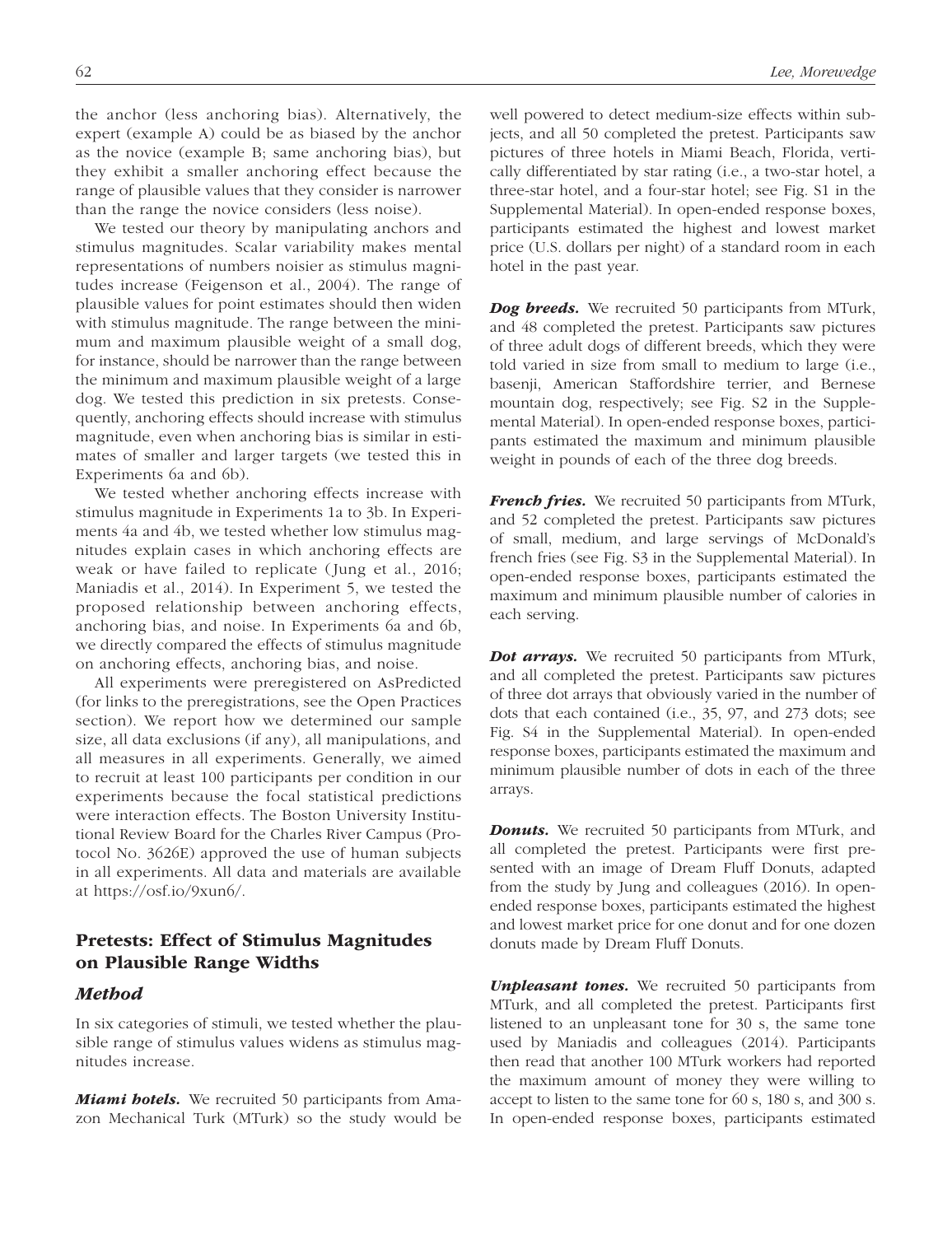|                                          | Stimulus magnitude                   |                                       |                                       |  |
|------------------------------------------|--------------------------------------|---------------------------------------|---------------------------------------|--|
| Stimuli                                  | Small                                | Medium                                | Large                                 |  |
| Miami hotels<br>(U.S. dollars per night) | $\Delta 89.26_{\rm a}$ (102.01)      | $\Delta$ 115.94 <sub>b</sub> (90.56)  | $\Delta$ 144.22 <sub>c</sub> (115.33) |  |
| Dog breeds<br>(pounds)                   | $\Delta$ 29.40 (18.48)               | $\Delta$ 53.77 <sub>b</sub> (48.94)   | $\Delta$ 74.75 (51.88)                |  |
| French fries servings<br>(calories)      | $\Delta$ 81.98 <sub>a</sub> (119.79) | $\Delta$ 117.00 <sub>b</sub> (178.96) | $\Delta$ 156.38 (254.52)              |  |
| Dot arrays<br>(counts)                   | $\Delta$ 21.64, (13.29)              | $\Delta 40.06_h$ (29.97)              | $\Delta$ 118.20 <sub>c</sub> (148.95) |  |
| Donuts<br>(U.S. dollars)                 | $\Delta$ 1.75 (1.94)                 |                                       | $\Delta$ 5.77 <sub>h</sub> (5.39)     |  |
| Unpleasant tones<br>(U.S. dollars)       | $\Delta$ 3.24 (5.08)                 | $\Delta$ 4.73 <sub>b</sub> (6.51)     | $\Delta$ 7.38, (9.37)                 |  |

Table 1. Mean Plausible Range Width for Each Stimulus Magnitude in the Six Pretests

Note: Means within rows that do not share subscripts differ significantly  $(p < .05)$ , as determined by a paired-samples *t* test (within subjects). Standard deviations are given in parentheses.

the highest and lowest amounts of money that those MTurk workers requested to listen to the tone for each of the three durations.

#### *Results*

We first computed plausible range widths for each stimulus, within each participant, by subtracting the minimum estimate from the maximum estimate; mean plausible range widths and standard deviations are reported in Table 1. We then compared the widths of plausible ranges for stimuli of the largest, medium, and smallest magnitude. As predicted, the mean plausible range of the stimulus with the largest magnitude was wider than the plausible range of the stimuli with the medium and smallest magnitudes (all  $ts \ge 2.16$ , all  $ps \le$ .036, all  $ds \ge 0.31$ ), and the plausible range of the stimulus with the medium magnitude was wider than that of the stimulus with the smallest magnitude (all *t*s ≥ 2.75, all *p*s ≤ .008, all *d*s ≥ 0.39). For exact values for all comparisons, see Section S2 in the Supplemental Material.

#### Experiments 1a to 3b: Directional Tests

Given that plausible ranges of stimulus values widen with stimulus magnitude, our theory predicts that anchoring effects should increase with stimulus magnitude. To compare across subjective and objective judgments, we operationalized anchoring effects as the difference in point estimates between participants exposed to a low anchor, high anchor, or no anchor (depending on the experiment). In Experiments 1a and 1b, we manipulated externally provided anchors between subjects and targets within subjects. In Experiments 2a and 2b, we manipulated internally generated anchors between subjects and targets within subjects. In Experiments 3a and 3b, we manipulated externally provided anchors and targets between subjects.

# *Experiment 1a: willingness to pay for Miami hotels*

#### *Method.*

*Participants and design.* We requested 300 participants from MTurk, and 297 completed the experiment (39% female; age: *M* = 36.40 years, *SD* = 10.43). In a mixed, between-subjects design, we randomly assigned each participant to one of three externally-provided-anchor conditions: control (i.e., no anchor), low anchor, or high anchor. Each participant then reported the maximum amount they were willing to pay for three Miami hotels (within subjects).

*Procedure.* In the no-anchor condition, participants saw no anchor. They imagined purchasing a hotel room for one night during an upcoming trip to Miami and were presented with the name, a photograph, a TripAdvisor traveler rating, and a star rating for each of three Miami Beach hotels (i.e., a two-star hotel, a three-star hotel, and a four-star hotel). Using an open-ended response box, participants then reported the maximum amount they would be willing to pay in U.S. dollars for a room for one night at each of the three hotels. Values for all three hotels were elicited simultaneously on one survey page.

In the low-anchor condition, participants were first informed of the price of a room for one night in a onestar Miami Beach hotel (i.e., priced at \$44). In the highanchor condition, participants were first informed of the price of a room for one night in a five-star Miami Beach hotel (i.e., priced at \$610). Participants then reported the maximum amount they would be willing to pay for a room (per night) for each of the three hotels, just as controls.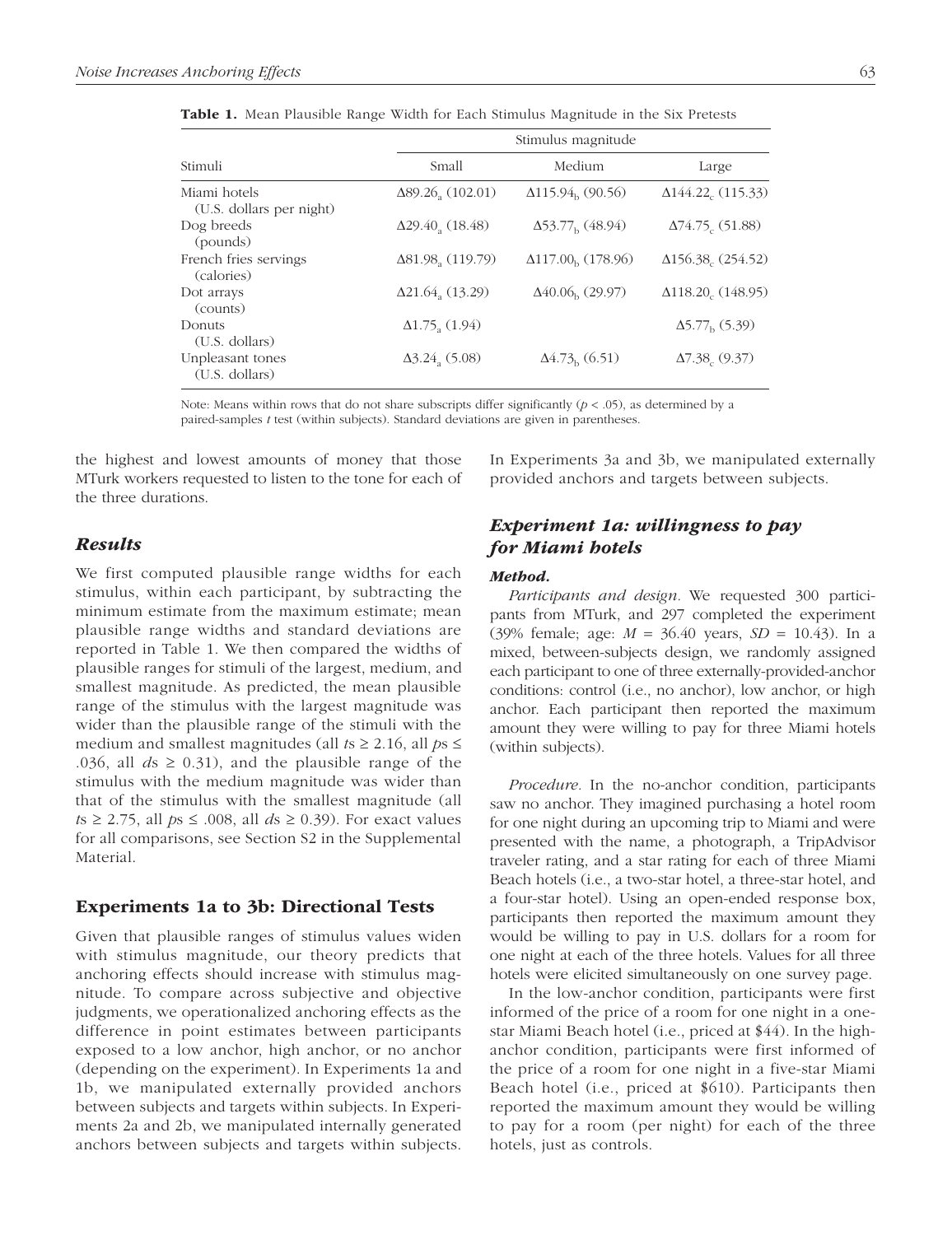*Results.* To test our directional predictions, we first examined how much participants were willing to pay for the three target hotels in a 3 (anchor: no, low, high; between subjects)  $\times$  3 (hotel: two star, three star, four star; within subjects) mixed analysis of variance (ANOVA), which revealed a significant main effect of anchor, *F*(2, 294) = 37.37,  $p < .001$ ,  $\eta_p^2 = .20$ , and a significant main effect of hotel,  $F(1, 294) = 317.44$ ,  $p < .001$ ,  $\eta_p^2 = .52$ . More important, these main effects were qualified by a significant Anchor  $\times$  Hotel interaction,  $F(2, 294) = 34.18$ ,  $p < .001$ ,  $\eta_p^2 = .19$ .<sup>1</sup> Means and standard deviations are reported in Figure 2 (see also Table S1 in the Supplemental Material).

We decomposed the interaction with comparisons across each pair of conditions in separate mixed ANOVAs. Most important, comparing the low- and highanchor conditions revealed a significant 2 (anchor: low, high)  $\times$  3 (hotel: two star, three star, four star) interaction,  $F(1, 192) = 51.23, p < .001, \eta_p^2 = .21$ . Simple comparisons showed that participants were willing to pay more for the four-star hotel in the high-anchor condition than in the low-anchor condition,  $t(192) = 9.29$ , 95% CI for the mean difference = [144.53, 222.44], *p* < .001,  $d = 1.33$ . Participants were also willing to pay more for the two-star hotel in the high-anchor condition than in the low-anchor condition,  $t(192) = 4.55$ , 95% CI for the mean difference =  $[35.75, 90.51]$ ,  $p < .001$ ,  $d =$ 0.65. Moreover, a 2 (anchor: low, high)  $\times$  2 (hotel: two star, four star) interaction revealed that this difference between conditions was significantly greater for the four-star than the two-star hotel,  $F(1, 192) = 59.08$ ,  $p <$ .001,  $\eta_p^2 = .24$  (Nieuwenhuis et al., 2011).

Comparing the no-anchor and high-anchor conditions revealed a significant 2 (anchor: no, high)  $\times$  3 (hotel: two star, three star, four star) interaction, *F*(1, 199) = 31.72,  $p < .001$ ,  $\eta_p^2 = .14$ . Simple comparisons showed that participants were willing to pay more for the four-star hotel in the high-anchor condition than in the no-anchor condition,  $t(199) = 6.61$ , 95% CI for the mean difference = [93.19, 172.45], *p* < .001, *d* = 0.93. Participants were also willing to pay more for the twostar hotel in the high-anchor condition than in the noanchor condition,  $t(199) = 2.33$ , 95% CI for the mean difference = [5.09, 61.75], *p* = .021, *d* = 0.33. Moreover, a 2 (anchor: no, high)  $\times$  2 (hotel: two star, four star) interaction revealed that the difference between conditions was significantly greater for the four-star than the two-star hotel,  $F(1, 199) = 38.26, p < .001, \eta_p^2 = .16$ .

Comparing the no-anchor and low-anchor conditions revealed a marginal 2 (anchor: no, low) × 3 (hotel: two star, three star, four star) interaction,  $F(1, 197) = 3.48$ ,  $p = .06$ ,  $\eta_p^2 = .02$ . Simple comparisons showed that participants were willing to pay more for the four-star hotel in the no-anchor condition than in the low-anchor condition,  $t(197) = 3.90, 95\%$  CI for the mean difference =

[25.04, 76.30], *p* < .001, *d* = 0.55. Participants were also willing to pay more for the two-star hotel in the noanchor condition than in the low-anchor condition,  $t(197) = 2.40, 95\%$  CI for the mean difference = [5.29, 54.13], *p* = .017, *d* = 0.34. Moreover, a 2 (anchor: no, low) × 2 (hotel: two star, four star) interaction revealed that this difference between conditions was significantly greater for the four-star than the two-star hotel, *F*(1, 197) = 4.33,  $p = .039$ ,  $\eta_p^2 = .02$ .

# *Experiment 1b: weight of dog breeds Method.*

*Participants and design.* We requested 200 participants from MTurk, and 201 completed the experiment (43% female; age: *M* = 37.03 years, *SD* = 11.49). In a mixed design, we randomly assigned each participant to a low- or high-externally-provided-anchor condition (between subjects). Each participant then made weight estimates for three dog breeds (within subjects).

*Procedure.* Participants randomly assigned (between subjects) to the low-anchor condition first saw a picture of an adult Australian terrier and were told that the average weight of its breed is 12 lb. In the high-anchor condition, participants first saw a picture of an adult Boerboel and read that the average weight of its breed is 200 lb. In open-ended response boxes appearing on the same page, participants then estimated the average weight, in pounds, of an adult basenji, an American Staffordshire terrier, and a Bernese mountain dog. A picture of each dog accompanied the breed name. The ranking of the weights of the dog breeds was made explicit. In the lowanchor condition, participants saw the following ranking (from lowest to highest ranked): Australian terrier < basenji < American Staffordshire terrier < Bernese mountain dog. In the high-anchor condition, they saw the following ranking (from lowest to highest ranked): basenji < American Staffordshire terrier < Bernese mountain dog < Boerboel.

*Results.* Thirty-five participants were excluded from all analyses because they gave weight estimates that were inconsistent with the explicit ranking of the weights of the dog breeds (a preregistered exclusion criterion). To test our directional predictions, we examined weight estimates of the three target dog breeds in a 2 (anchor: low, high; between subjects) × 3 (breed: basenji, American Staffordshire terrier, Bernese mountain dog; within subjects) mixed ANOVA, which revealed a significant main effect of anchor,  $F(1, 164) = 70.61, p < .001, \eta_p^2 = .30$ , and a significant main effect of breed,  $F(1, 164) = 836.88$ ,  $p <$ .001,  $\eta_p^2 = .84$ . The main effects were qualified by a significant Anchor  $\times$  Breed interaction,  $F(1, 164) = 45.27$ ,  $p \lt \text{ }$ .001,  $\eta_p^2 = 0.22$ , which revealed that the anchoring effect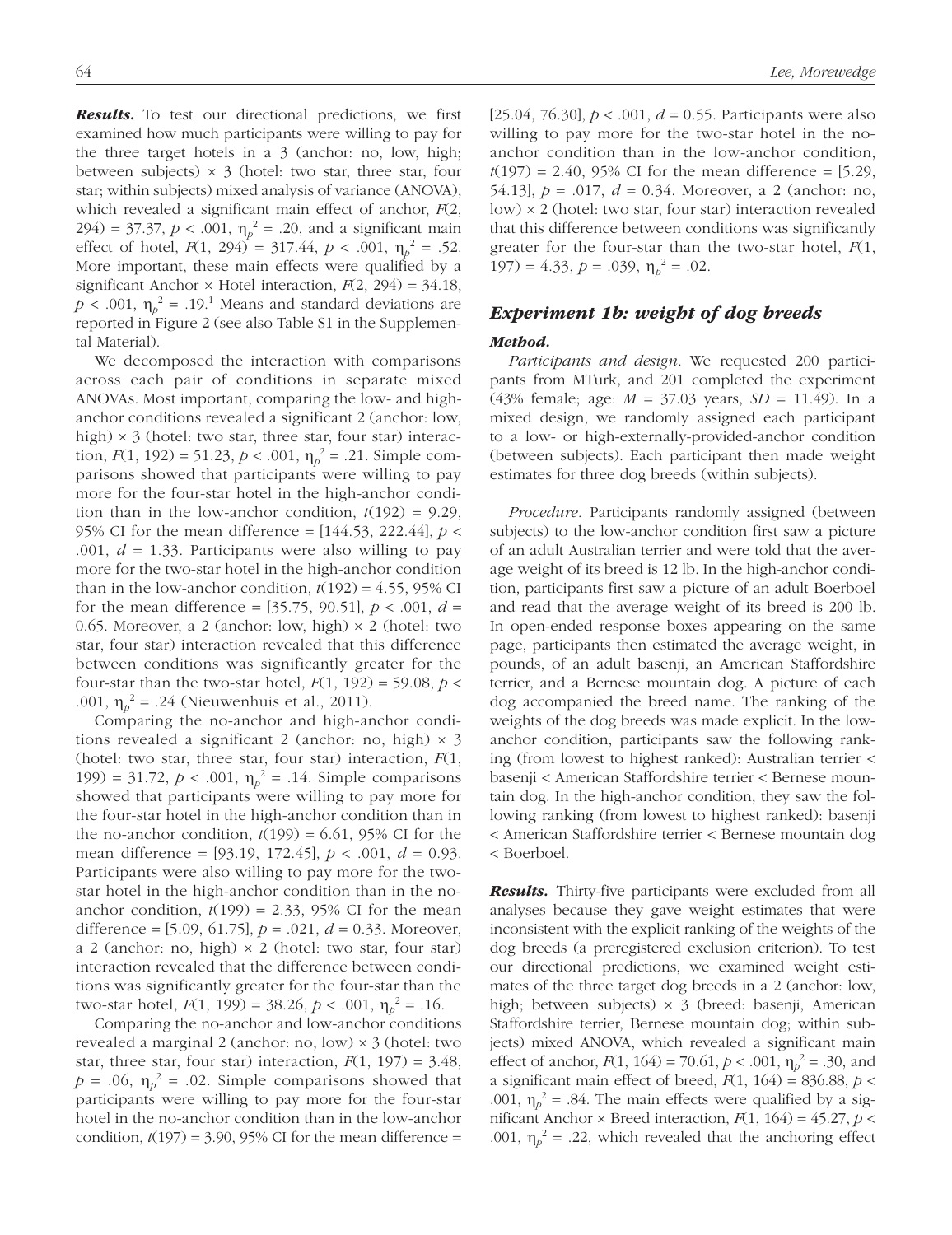

Fig. 2. Mean point estimate (*y*-axis) for each stimulus magnitude (*x*-axis) as a function of anchor condition in Experiments 1a to 3b. In separate experiments, participants indicated how much they would be willing to pay for hotels (Experiments 1a and 3a), how much they estimated dog breeds weigh (Experiment 1b), how many calories they estimated were in servings of french fries (Experiment 2a), and how many dots they estimated were in an array (Experiments 2b and 3b). Error bars represent ±1 *SEM*.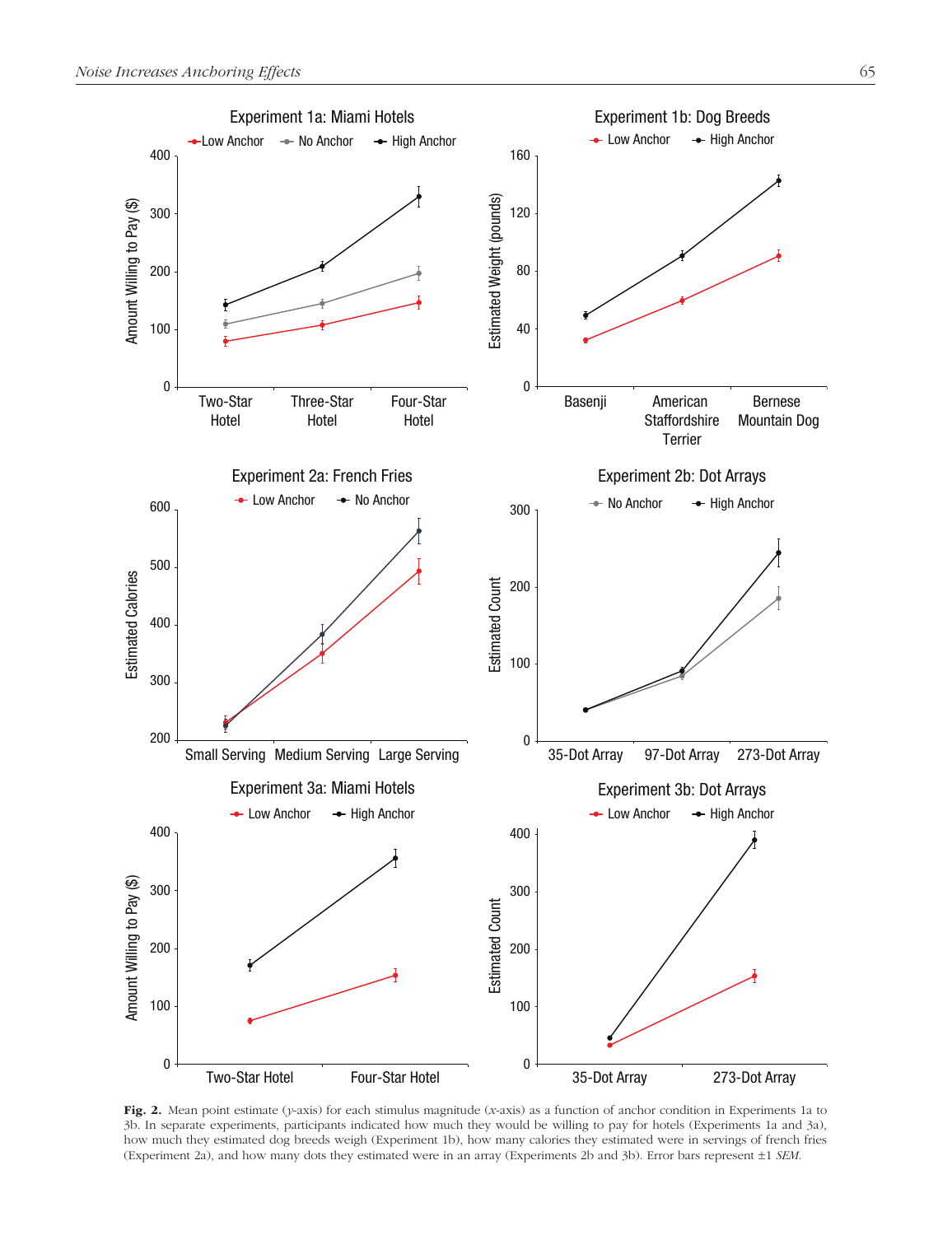increased with stimulus magnitude. Weight estimates for each breed were heavier in the high- than in the lowanchor conditions, basenji: *t*(164) = 5.29, *p* < .001, 95% CI for the mean difference =  $[10.75, 23.52]$ ,  $d = 0.82$ ; American Staffordshire terrier: *t*(164) = 6.93, *p* < .001, 95% CI for the mean difference =  $[22.12, 39.75]$ ,  $d = 1.07$ ; Bernese mountain dog: *t*(164) = 9.40, *p* < .001, 95% CI for the mean difference = [41.23, 63.15], *d* = 1.46. A significant 2 (anchor: high, low) × 2 (breed: basenji, Bernese mountain dog) interaction revealed that this difference in weight estimates between anchor conditions was greater for Bernese mountain dogs than basenjis,  $F(1, 164) = 57.39$ ,  $p <$ .001,  $\eta_p^2$  = .26. Means and standard deviations are reported in Figure 2 (see also Table S1).

# *Experiment 2a: calories in servings of McDonald's french fries*

#### *Method.*

*Participants and design.* We requested 200 participants from MTurk, and 211 completed the experiment (48% female; age: *M* = 37.68 years, *SD* = 11.65). In a mixed design, we randomly assigned each participant to a low- or no-internally-generated-anchor condition (between subjects). Each participant then made calorie estimates for three servings of McDonald's french fries (within subjects).

*Procedure.* At the beginning of the experiment, all participants were told that McDonald's offered four different servings of french fries: kids, small, medium, and large. In the no-anchor condition, participants saw pictures of three different servings of McDonald's french fries (i.e., small, medium, and large) and estimated the number of calories in each serving on the same page. On a separate page, they next saw a picture of a serving of McDonald's kids french fries and estimated the number of calories in that serving. Participants in the low-anchor condition first saw and estimated the calories contained in the serving of kids french fries. They then saw and estimated the calories contained in small, medium, and large servings. Calorie estimates were made in open-ended response boxes.

Finally, participants indicated whether they searched online for the calorie information when estimating the numbers of calories in McDonald's french fries.

*Results.* Fourteen participants who reported searching online for the calorie information were excluded from the analysis (this exclusion criterion was preregistered).

*Anchor.* Calorie estimates for the serving of kids french fries were significantly higher in the low-anchor condition ( $M = 184.04$ ,  $SD = 108.24$ ) than in the no-anchor condition (*M* = 150.11, *SD* = 78.11), *t*(195) = 2.52, 95% CI for the mean difference = [7.38, 60.47], *p* = .01, *d* = 0.36.

*Targets.* To test our directional predictions, we examined calorie estimates for the three adult-size servings in a 2 (anchor: no, low; between subjects)  $\times$  3 (serving size: small, medium, large; within subjects) mixed analysis of covariance (ANCOVA) with calorie estimate for kids french fries as a covariate. It revealed a significant main effect of anchor,  $F(1, 194) = 24.36$ ,  $p < .001$ ,  $\eta_p^2 = .11$ , and a main effect of serving size, *F*(1, 194) = 76.60, *p* < .001,  $\eta_p^2$  = .28. More important, there was a significant Anchor  $\times$ Serving Size interaction,  $F(1, 194) = 23.90, p < .001, \eta_p^2 =$ .11, which held when calorie estimates for kids french fries were not included as a covariate,  $F(1, 195) = 11.36$ ,  $p = .001, \eta_p^2 = .06.$ 

Simple comparisons showed that calorie estimates for the large serving were significantly lower in the low-anchor condition than in the no-anchor condition,  $t(195) = 2.03, 95\%$  CI for the mean difference = [1.99, 136.76],  $p = .04$ ,  $d = 0.29$ . By contrast, there was no significant difference in calorie estimates for the small or medium servings between the low-anchor condition and the no-anchor condition, small serving:  $t(195) = 0.33$ , *p* = .74, 95% CI for the mean difference = [–39.94, 28.51], *d* = 0.04; medium serving: *t*(195) = 1.30, *p* = .19, 95% CI for the mean difference = [–17.06, 83.37], *d* = 0.19. A significant 2 (anchor: no, low; between subjects) × 2 (serving size: small, large; within subjects) interaction revealed that the anchoring effect was significantly greater for the large than for the small serving of french fries,  $F(1, 195) = 12.05$ ,  $p = .001$ ,  $\eta_p^2 = .06$ . Means and standard deviations are reported in Figure 2 (see also Table S1).

### *Experiment 2b: counts in dot arrays*

#### *Method.*

*Participants and design.* We requested 200 participants from MTurk, and 200 completed the experiment (46% female; age: *M* = 41.01 years, *SD* = 13.37). In a mixed design, we randomly assigned each participant to a no- or high-internally-generated-anchor condition (between subjects). Each participant then made dot estimates for three related stimuli (within subjects).

*Procedure.* In the no-anchor condition, participants saw no anchor. They estimated the number of dots in 35-, 97-, and 273-dot arrays using three open-ended response boxes that appeared on the same page. The number of dots in each of these three arrays was not disclosed to participants. In the high-anchor condition, participants first estimated the number of dots in a 500-dot array in an open-ended response box. On a separate page, each participant next estimated the number of dots in 35-, 97-, and 273-dot arrays using three open-ended response boxes that appeared on the same page. All dots were the same size.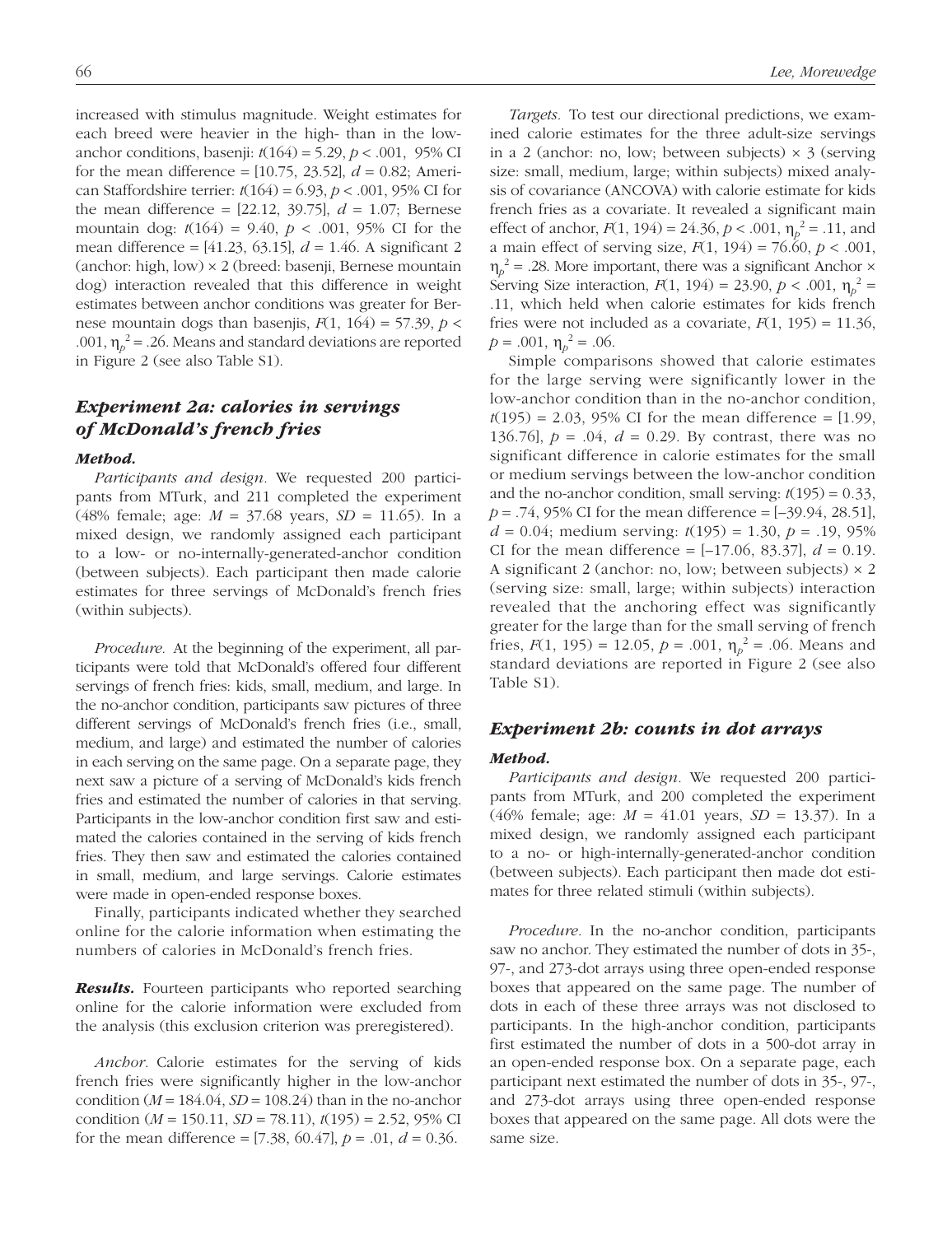#### *Results.*

*Anchor.* The mean dot estimate of the anchor dot array was 297.72 (*SD* = 338.90).

*Targets.* To test our directional predictions, we examined dot estimates for the three target dot arrays in a 2 (anchor: no, high; between subjects)  $\times$  3 (dot array: 35, 97, 273; within subjects) mixed ANOVA, which revealed significant main effects of anchor,  $F(1, 198) = 4.43$ ,  $p =$ .036,  $\eta_p^2 = 0.02$ , and of dot array,  $F(1, 198) = 235.79$ ,  $p <$ .001,  $\eta_p^2 = .54$ . More important, there was a significant Anchor  $\times$  Dot Array interaction,  $F(1, 198) = 7.59$ ,  $p \lt \text{S}$ .01,  $\eta_p^2 = .04$ , which suggests that the anchoring effect increased with stimulus magnitude. Simple comparisons showed that dot estimates for the 273-dot array were significantly lower in the no-anchor condition than in the high-anchor condition,  $t(198) = 2.54$ , 95% CI for the mean difference = [13.21, 105.23], *p* = .01, *d* = 0.36. By contrast, there was no significant difference in dot estimates for the 35-dot or 97-dot arrays between the no-anchor condition and the high-anchor condition, both *t*s(198) < 0.91, *p*s > .36. Means and standard deviations are reported in Figure 2 (see also Table S1).

# *Experiment 3a: willingness to pay for Miami hotels*

#### *Method.*

*Participants and design.* We requested 400 participants from MTurk, and 400 completed the experiment (47% female; age:  $M = 37.30$  years,  $SD = 11.79$ ). We randomly assigned each participant to a low- or high-externallyprovided-anchor condition (between subjects) and to report the maximum amount they would be willing to pay for a two-star or four-star Miami hotel (between subjects).

*Procedure.* Participants imagined purchasing a hotel room for one night during an upcoming trip to Miami and were shown the name, a photograph, and a star rating for two hotels. In the low-anchor condition, participants first saw this information and the price of a room for one night in a one-star Miami Beach hotel (i.e., the Miami Beach International Hostel, priced at \$44). In the high-anchor condition, participants saw this information and the price of a room for one night in a five-star Miami Beach hotel (i.e., Four Seasons Hotel Miami, priced at \$610). On a separate page, participants were then shown this information for either a two-star or a four-star Miami Beach hotel (i.e., without prices) and reported the maximum amount they would be willing to pay for a room (U.S. dollars per night) in that hotel in an open-ended response box on that page.

*Results.* We tested our directional predictions, examining how much participants were willing to pay for the two target hotels in a 2 (anchor: low, high)  $\times$  2 (hotel: two star, four star) between-subjects ANOVA. It revealed significant main effects of anchor,  $F(1, 396) = 175.56$ ,  $p <$ .001,  $\eta_p^2 = .31$ , and of hotel,  $F(1, 396) = 137.36, p < .001$ ,  $\eta_p^2$  = .26. More important, these main effects were qualified by a significant Anchor  $\times$  Hotel interaction,  $F(1, 396)$  = 22.39,  $p < .001$ ,  $\eta_p^2 = .05$ . Participants were willing to pay more for the four-star hotel in the high-anchor condition than in the low-anchor condition,  $t(198) = 10.63$ , 95% CI for the mean difference =  $[164.78, 239.85]$ ,  $p < .001$ ,  $d = 1.50$ . Participants were also willing to pay more for the two-star hotel in the high-anchor condition than in the low-anchor condition,  $t(198) = 7.99$ , 95% CI for the mean difference = [72.17, 119.50],  $p < .001$ ,  $d = 1.13$ . The significant interaction revealed that this difference between anchor conditions was significantly greater for the four-star than the two-star hotel. Means and standard deviations are reported in Figure 2 (see also Table S1).

# *Experiment 3b: counts in dot arrays*

#### *Method.*

*Participants and design.* We requested 400 participants from MTurk, and 400 completed the experiment (46% female; age:  $M = 37.23$  years,  $SD = 12.21$ ). We randomly assigned each participant to a low- or high-externallyprovided-anchor condition (between subjects) and to evaluate a 35-dot or 273-dot array (between subjects).

*Procedure.* In the low-anchor condition, participants first saw a 10-dot array. In the high-anchor condition, participants first saw a 500-dot array. In both conditions, participants were told the number of dots depicted in that anchor array (i.e., 10 or 500) and that all of the dots in the experiment were of the same size. Next, in an openended response box, participants estimated the number of dots in either a 35-dot or a 273-dot array.

*Results.* We tested our directional predictions, examining dot estimates in a 2 (anchor: low, high)  $\times$  2 (dot array: 35, 273) between-subjects ANOVA. It revealed significant main effects of anchor,  $F(1, 396) = 177.52$ ,  $p < .001$ ,  $\eta_p^2 =$ .31, and of array,  $F(1, 396) = 618.90$ ,  $p < .001$ ,  $\eta_p^2 = .61$ . More important, there was a significant Anchor  $\times$  Array interaction,  $F(1, 396) = 143.30, p < .001, \eta_p^2 = .27$ . The dot estimate for the 273-dot array was significantly lower in the low-anchor condition than in the high-anchor condition,  $t(195) = 12.63, 95\%$  CI for the mean difference = [199.33, 273.09], *p* < .001, *d* = 1.80. Moreover, the dot estimate for the 35-dot array was significantly lower in the low-anchor condition than in the high-anchor condition,  $t(201) = 4.08$ , 95% CI for the mean difference = [6.52, 18.75], *p* < .001, *d* = 0.57. However, the interaction revealed that this difference between conditions was significantly greater for the 273-dot array than the 35-dot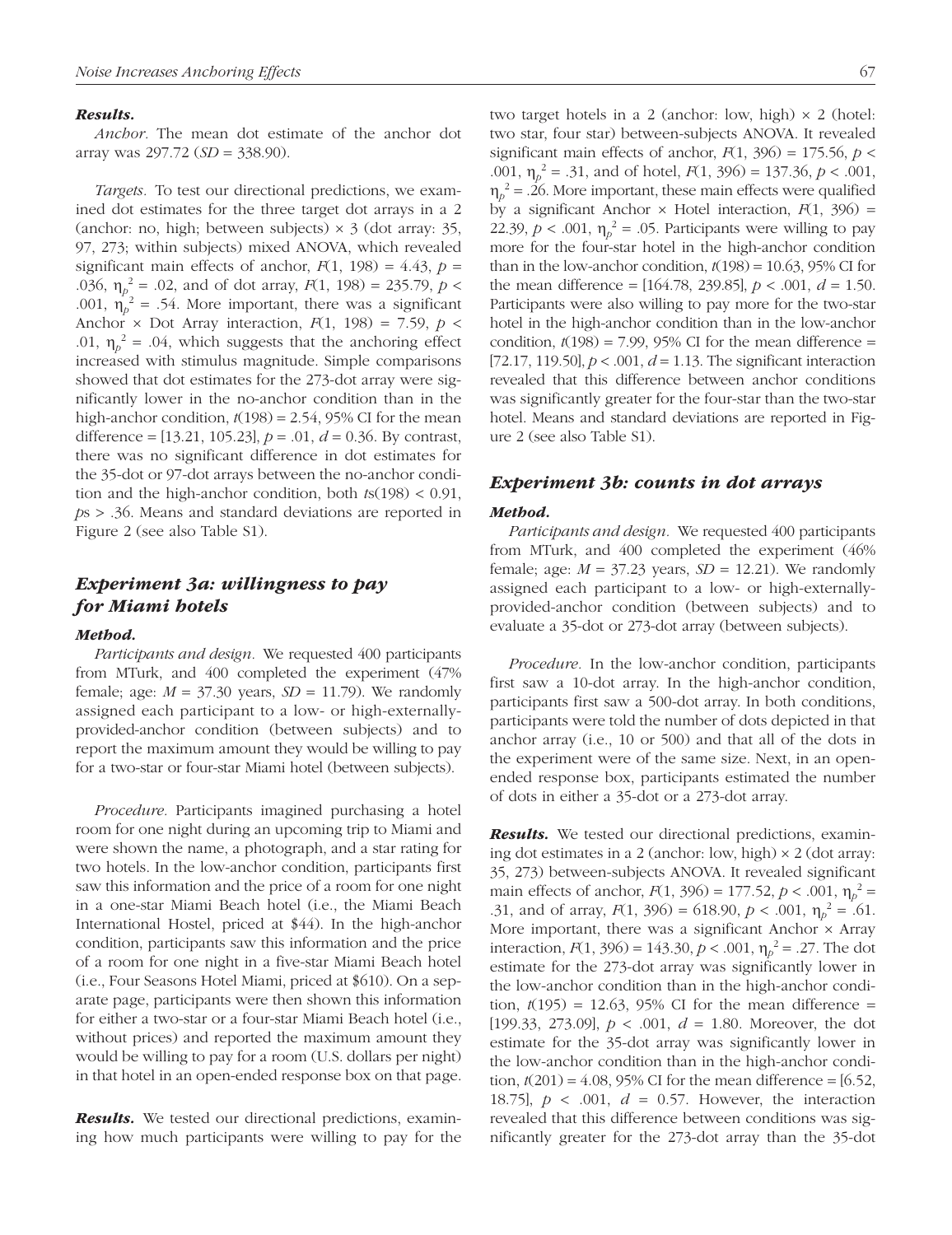array. Means and standard deviations are reported in Figure 2 (see also Table S1).

#### *Discussion*

Anchoring effects increased with stimulus magnitude across a variety of anchors, judgments, and targets—for both novel (i.e., dot arrays) and familiar (i.e., hotels, dogs, and french fries) stimuli.

# Experiments 4a and 4b: Stimulus Magnitudes and the Replicability of Anchoring Effects

In Experiments 4a and 4b, we tested whether our framework explains instances in which anchoring effects were found to be weak or did not replicate. In an adaptation of the paradigm of Jung and colleagues (2016), we tested anchoring effects in a pay-what-youwant paradigm on prices for one donut and for 12 donuts (original and new quantity, respectively). In an adaptation of the paradigm of Maniadis and colleagues (2014), we tested anchoring effects on how much money participants were willing to accept to listen to an unpleasant tone for 60 s, 180 s, and 300 s (original and two new durations, respectively). We expected to find weak or no anchoring effects at the original low stimulus magnitudes but to find larger anchoring effects at the new higher stimulus magnitudes.

# *Experiment 4a: pay what you want for donuts*

#### *Method.*

*Participants and design.* We requested 200 participants from MTurk, and 202 completed the experiment (40% female; age: *M* = 36.39 years, *SD* = 10.03). We randomly assigned each participant to one of two externallyprovided-anchor conditions in a mixed design (low anchor or high anchor; between subjects). Each participant then indicated how much they would pay for one donut and a dozen donuts (within subjects).

*Procedure.* Participants saw the same images used to induce anchoring effects by Jung et al. (2016; i.e., Study 6a), which read "Dream Fluff Donuts! \$1 or Pay What You Want" (low anchor) and "Dream Fluff Donuts! \$3 or Pay What You Want" (high anchor). All participants then reported how much they would pay for a donut and a dozen donuts. Participants reported values for both donut purchases simultaneously on one survey page.

*Results.* Eleven participants were excluded from all analyses because their reported payment for one donut was higher than for a dozen donuts (preregistered exclusion criterion). We first examined payments for the two donut purchases in a 2 (anchor: low, high; between subjects)  $\times$  2 (quantity: one donut, one dozen donuts; within subjects) mixed ANOVA, which revealed a significant main effect of anchor,  $F(1, 189) = 14.10, p < .001$ ,  $\eta_p^2$  = .07, and a significant main effect of quantity, *F*(1, 189) = 170.37,  $p < .001$ ,  $\eta_p^2 = .47$ . Simple comparisons found that participants would pay less for one donut in the low-anchor condition ( $M = 1.61$ ,  $SD = 1.94$ ) than in the high-anchor condition ( $M = 2.53$ ,  $SD = 2.32$ ),  $t(189) =$ 2.94, 95% CI for the mean difference = [0.30, 1.52], *p* < .01,  $d = 0.43$ , and would pay less for one dozen donuts in the low-anchor condition  $(M = 8.67, SD = 8.75)$  than in the high-anchor condition  $(M = 14.35, SD = 12.60), t(189) =$ 3.60, 95% CI for the mean difference = [2.56, 8.79], *p* < .001,  $d = 0.52$ . A significant Anchor  $\times$  Quantity interaction,  $F(1, 189) = 10.843$ ,  $p = .001$ ,  $\eta_p^2 = .05$ , however, showed that the anchoring effect was larger for a dozen donuts than for a single donut (see Fig. 3).

# *Experiment 4b: payment requested to listen to unpleasant tones*

#### *Method.*

*Participants and design.* We requested 200 participants from MTurk, and 197 completed the experiment (42% female; age: *M* = 37.80 years, *SD* = 10.87). We randomly assigned each participant to one of two anchoring conditions in a mixed design (no anchor, low anchor; between subjects). Each participant reported their willingness to listen to an unpleasant tone for 60 s, 180 s, and 300 s (within subjects).

*Procedure.* In the no-anchor condition, participants saw no anchor. We first asked participants to put on their headphones (if they used them) and adjust their device volume (e.g., computer, smartphone) to a comfortable level. Participants then listened to a 30-s sample of an unpleasant tone, the same tone used by Maniadis et al. (2014). Next, they reported the minimum amount of money they would be willing to accept to listen to the same tone for 60 s, 180 s, and 300 s. Participants reported values for all three durations simultaneously on one survey page.

In the low-anchor condition, we asked participants, "Would you be willing to repeat the same experience for \$0.10? (Yes/No)" immediately after they listened to the tone sample for 30 s. They then reported their minimum amount of money for which they would be willing to listen to the same tone for 60 s, 180 s, and 300 s, just as controls. Finally, all participants responded to a manipulation check verifying that they listened to the sample tone—that is, "To which of the below was the sound most similar? (Police siren/Truck horn/ Vacuum cleaner/High pitched beep)."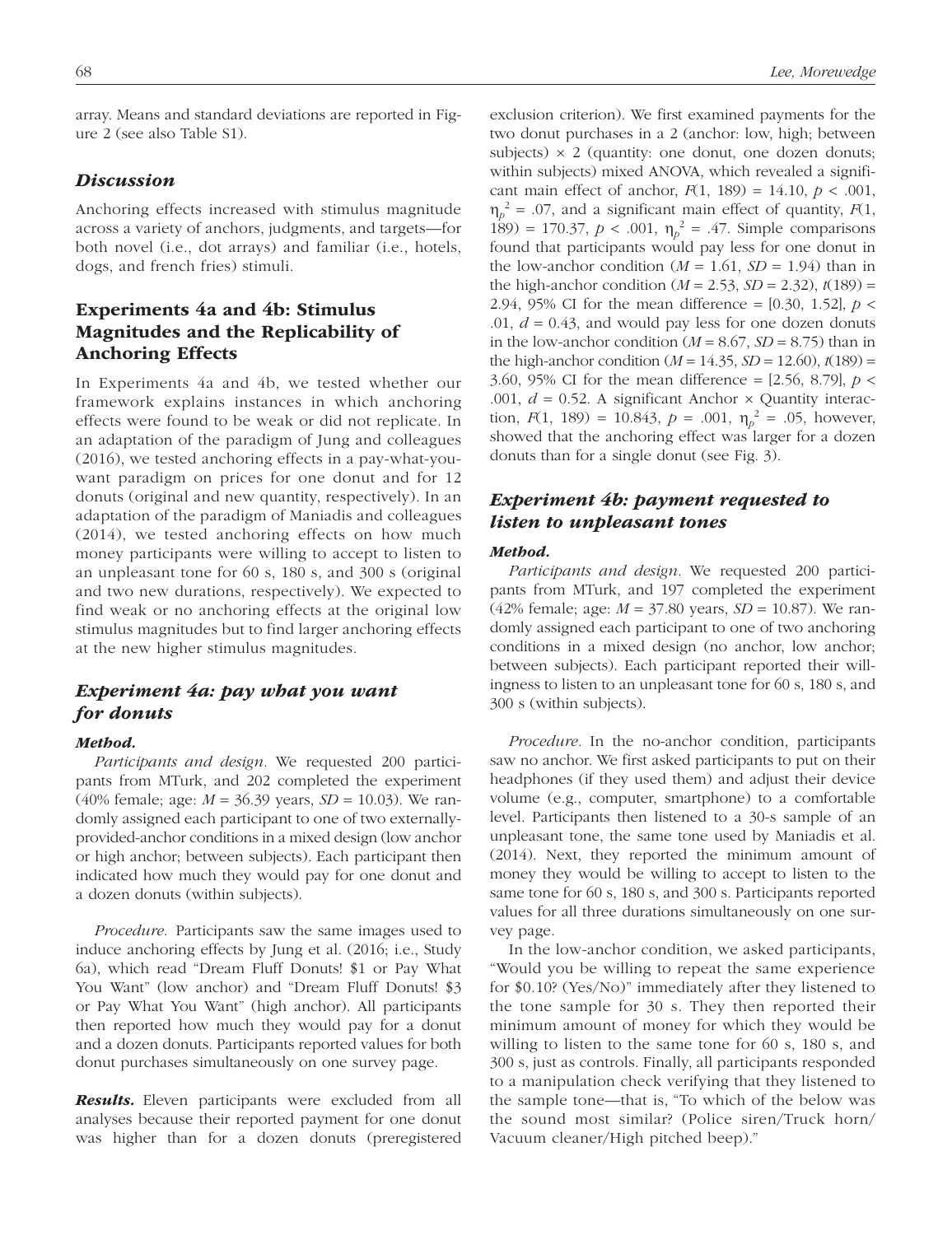

Fig. 3. Mean point estimate (*y*-axis) for each stimulus magnitude (*x*-axis) as a function of anchor condition in Experiments 4a and 4b. Participants indicated how much they wanted to pay for donuts (Experiment 4a) and the smallest amount of money they would be willing to accept to listen to an unpleasant tone (Experiment 4b). Error bars represent ±1 *SEM*.

*Results.* Fifty participants were excluded from all analyses because they failed to correctly identify the tone as a "high pitched beep" (preregistered exclusion criterion). We first examined participants' willingness to listen to tones over the three durations in a 2 (anchor: no, low; between subjects)  $\times$  3 (duration: 60 s, 180 s, 300 s; within subjects) mixed ANOVA, which revealed a significant main effect of anchor,  $F(1, 145) = 7.74$ ,  $p < .01$ ,  $\eta_p^2 = .05$ , and a significant main effect of duration,  $F(1, 145)$  = 137.83,  $p < .001$ ,  $\eta_p^2 = .49$ . More important, these main effects were qualified by a significant Anchor × Duration interaction,  $F(1, 145) = 10.55$ ,  $p = .001$ ,  $\eta_p^2 = .07$ , suggesting that the anchoring effect increased with the duration of the unpleasant tone. Simple comparisons showed that participants were willing to accept less to listen to the tone for 300 s in the low-anchor condition  $(M = $3.68,$  $SD = 3.27$ ) than in the no-anchor condition ( $M = $5.84$ ,  $SD =$ 3.76), *t*(145) = 3.72, 95% CI for the mean difference = [1.01, 3.31],  $p < .001$ ,  $d = 0.61$ . Similarly, participants were willing to accept less to listen to the tone for 180 s in the low-anchor condition  $(M = $2.46, SD = 2.87)$  than in the no-anchor condition (*M* = \$3.51, *SD* = 2.80), *t*(145) = 2.26, 95% CI for the mean difference = [0.13, 1.98], *p* < .05, *d* = 0.37. However, participants were not willing to accept less to listen to the tone for 60 s in the low-anchor condition  $(M = $2.04, SD = 2.62)$  than in the no-anchor condition (*M* = \$1.51, *SD* = 2.54), *t*(145) = 1.25, 95% CI for the mean difference = [−0.31, 1.37], *p* = .22, *d* = 0.21 (see Fig. 3).

#### *Discussion*

Using stimuli from cases in which anchoring effects were found to be weak or did not replicate (Jung et al.,

2016; Maniadis et al., 2014), we found that anchoring effects again increased with stimulus magnitude. Anchoring effects were similarly weak or absent at the low stimulus magnitudes used originally, but anchoring effects were substantial at the new higher stimulus magnitudes. The results help identify the kinds of stimuli with which anchoring effects and similar phenomena (e.g., heuristics and biases) will replicate.

# Experiment 5: Moderation by Anchor Relevance

Our theory predicts that anchoring effects increase with stimulus magnitude because the increased noise amplifies anchoring bias; noise does not itself induce anchoring effects. Because relevant anchors produce more anchoring bias than irrelevant anchors (Wilson et al., 1996), stimulus magnitude should increase anchoring effects more when anchors are relevant than irrelevant to stimulus estimates.

#### *Method*

**Participants and design.** We requested 600 participants from MTurk, and 600 completed the experiment (46% female; age: *M* = 38.12 years, *SD* = 11.88). We increased the sample size relative to previous experiments because of the number of levels in the betweensubjects factor. In a mixed design, we randomly assigned each participant to a no-anchor condition, a relevantinternally-generated-low-anchor condition, or an irrelevant-internally-generated-low-anchor condition (between subjects). Each participant then reported the amount they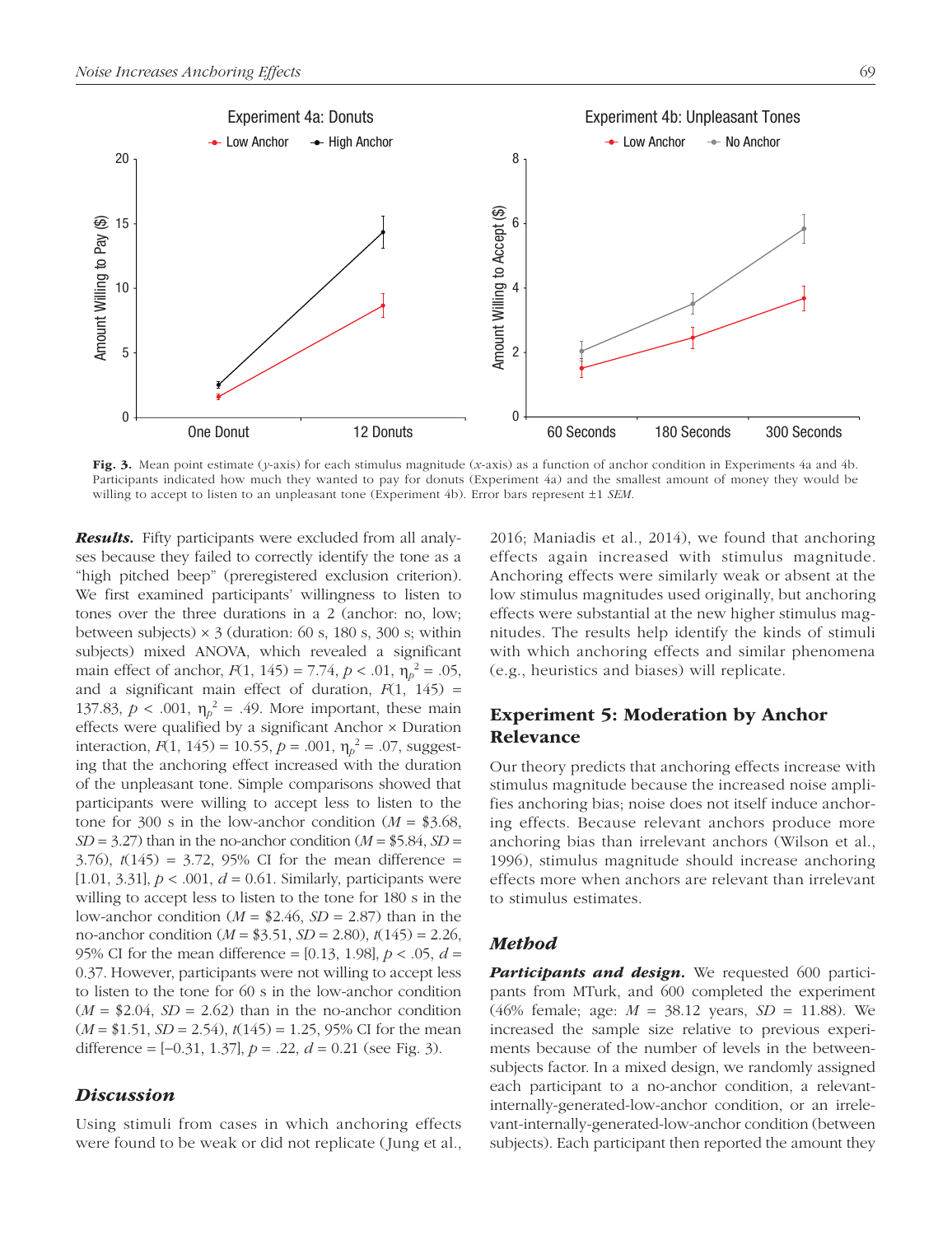would be willing to pay for three Miami Beach hotels (within subjects).

**Procedure.** As in Experiment 1a, all participants imagined booking a hotel room for an upcoming trip to Miami.

In the hotel-anchor condition, participants first saw a picture, the name, and the rating for a one-star anchor Miami Beach hotel and reported how much they would be willing to pay (per night) for it. On a subsequent page, they saw a picture, the name, and the rating for each of three target Miami Beach hotels (two star, three star, and four star), as in Experiment 1a, and reported how much they would be willing to pay (per night) for one room in each hotel.

In the no-anchor condition, participants first reported how much they would be willing to pay (per night) for the three target hotels and then saw and reported how much they would be willing to pay (per night) for the one-star anchor hotel.

In the jeans-anchor condition, participants first saw the brand logo of Levi's and stated how much they would be willing to pay for one pair of Levi's jeans. They then saw the same information about each of the three target hotels and reported how much they would be willing to pay (per night) for one room in each hotel.

In all conditions, participants reported how much they would be willing to pay (U.S. dollars) for each stimulus in a unique open-ended response box.

#### *Results*

*Anchor.* An ANOVA examining how much participants would be willing to pay for the anchor itself across conditions revealed a marginal main effect of condition, *F*(2,  $597$ ) = 2.79,  $p = 0.06$ . Post hoc analyses revealed no significant difference in how much participants were willing to pay for the anchor between the no-anchor condition  $(M = $66.91, SD = 55.62)$  and the hotel-anchor condition  $(M = $60.63, SD = 58.38; p = .30)$ . The amount they were willing to pay for the anchor in the jeans-anchor condition  $(M = $52.44, SD = 68.74)$  was significantly lower than the amount they were willing to pay for the anchor in the no-anchor condition ( $p = .02$ ). Most important, the amount they were willing to pay for the anchor in the jeans-anchor condition did not differ significantly from the amount they were willing to pay for the anchor in the hotel-anchor condition,  $t(198) = 21.88$ ,  $p < .18$ .

*Targets.* We examined the moderating effect of anchor relevance on the amount participants were willing to pay for the target hotels in a 3 (anchor: no, hotel, jeans; between subjects)  $\times$  3 (hotel: two star, three star, four star; within subjects) mixed ANCOVA with the amount participants were willing to pay for the anchor as a covariate. The analysis revealed a significant main effect



Fig. 4. Mean point estimate (*y*-axis) for each stimulus magnitude (*x*-axis) as a function of anchor condition in Experiment 5. Participants indicated how much they would be willing to pay per night for one room in three Miami Beach hotels. Error bars represent ±1 *SEM*.

of anchor,  $F(2, 596) = 15.76$ ,  $p < .001$ ,  $\eta_p^2 = .05$ ; a main effect of hotel,  $F(1, 596) = 383.12, p < .001, \eta_p^2 = .39$ ; and a significant Anchor  $\times$  Hotel interaction,  $F(2, 596) = 4.61$ ,  $p = .01$ ,  $\eta_p^2 = .02$ . The amount participants were willing to pay for the anchor was a significant covariate, *F*(1, 596) = 192.99,  $p < .001$ ,  $\eta_p^2 = .25$ . All results held when the amount participants were willing to pay for the anchor was not included as a covariate. Figure 4 shows the mean amount participants were willing to pay for the three focal hotels in each anchor condition.

We next decomposed this interaction in pairwise comparisons of conditions using separate  $2 \times 3$  mixed ANCO-VAs. Comparing the no-anchor and the hotel-anchor conditions revealed a significant 2 (anchor: no, hotel) × 3 (hotel: two star, three star, four star) interaction, *F*(1, 398) = 9.27,  $p = .002$ ,  $\eta_p^2 = .02$ . Simple comparisons showed that participants were willing to pay significantly more for the four-star hotel in the no-anchor condition  $(M = $203.29, SD = 105.09)$  than in the hotel-anchor condition (*M* = \$163.85, *SD* = 84.98), *t*(399) = 4.14, 95% CI for the mean difference =  $[20.71, 58.17]$ ,  $p < .001$ ,  $d =$ 0.41. They were also willing to pay more for the three-star and two-star hotels in the no-anchor condition than in the hotel-anchor condition—three star, no anchor:  $M =$  $$141.00, SD = 66.57$ ; three star, hotel anchor:  $M = $111.67$ , *SD* = 60.45; *t*(399) = 4.62, 95% CI for the mean difference = [16.86, 41.81], *p* < .001, *d* = 0.46; two star, no anchor:  $M = $98.04$ ,  $SD = 47.61$ ; two star, hotel anchor: *M* = \$81.83, *SD* = 53.27; *t*(399) = 3.21, 95% CI for the mean difference = [6.28, 26.14], *p* = .001, *d* = 0.32. Moreover, a 2 (anchor: no, low) × 2 (hotel: two star, four star) interaction revealed that this difference between conditions was significantly greater for the four-star than the two-star hotel,  $F(1, 398) = 10.13$ ,  $p = .002$ ,  $\eta_p^2 = .03$ .

Comparing the no-anchor and the jeans-anchor conditions in a 2 (anchor: no, jeans)  $\times$  3 (hotel: two star,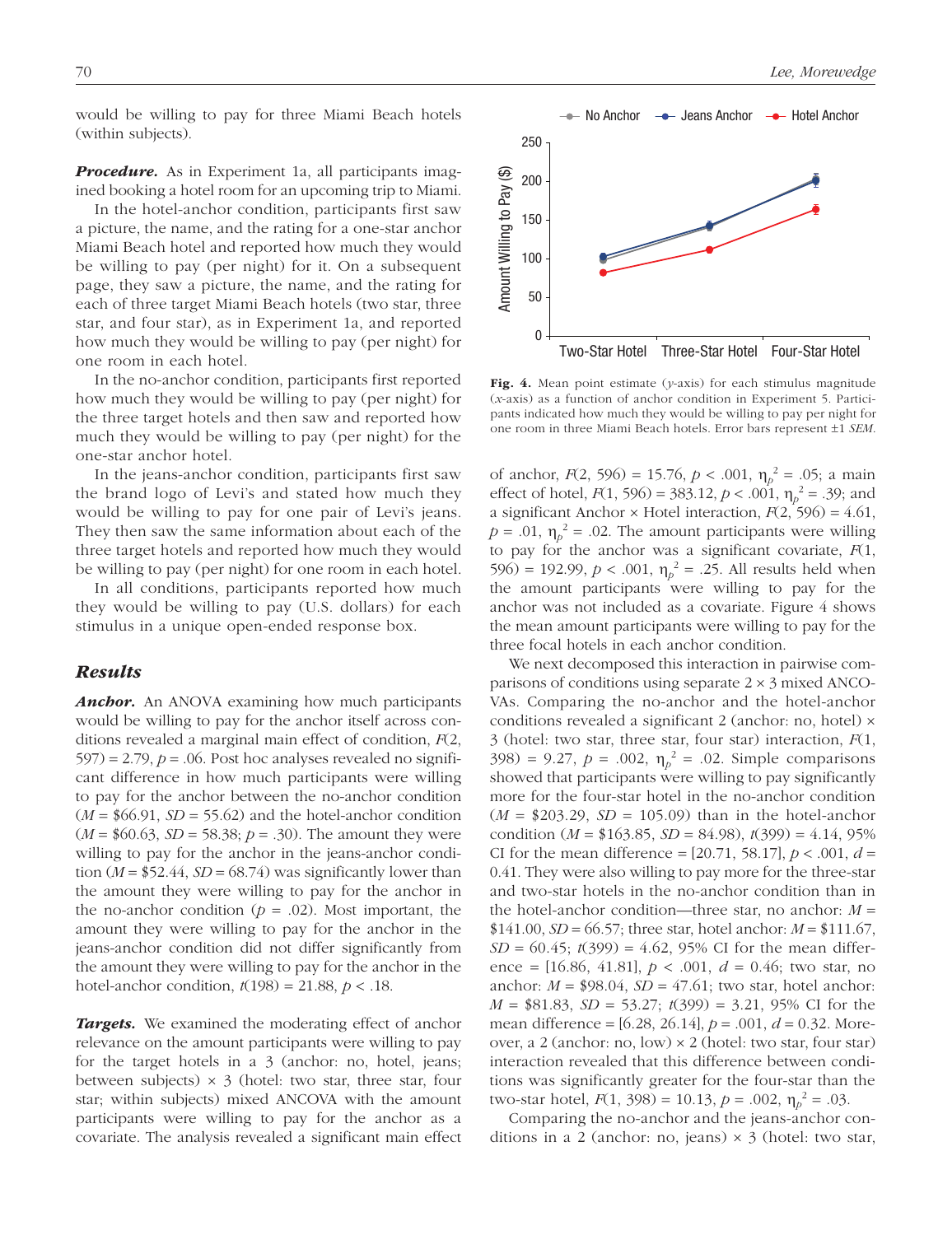three star, four star) ANCOVA found no interaction, *F*(1, 393) = 0.14,  $p = .71$ ,  $\eta_p^2 < .001$ , suggesting that considering an irrelevant anchor did not increase anchoring effects with stimulus magnitude (two star, jeans anchor:  $M = $102.71, SD = 66.19$ ; three star, jeans anchor:  $M =$  $$142.96, SD = 83.93$ ; four star, jeans anchor:  $M = $200.84$ ,  $SD = 121.08$ .

Finally, comparing the hotel-anchor and the jeansanchor conditions in a 2 (anchor: hotel, jeans)  $\times$  3 (hotel: two star, three star, four star) ANCOVA revealed a significant interaction,  $F(1, 400) = 4.83$ ,  $p = .029$ ,  $\eta_p^2 =$ .01. Simple comparisons revealed that participants were willing to pay significantly more in the jeans-anchor condition than in the hotel-anchor condition,  $t(401)$  = 3.56, 95% CI for the mean difference = [16.54, 57.43],  $p < .001$ ,  $d = 0.35$ . Differences in the amount participants were willing to pay for the three-star and two-star hotels were also significant between the two anchor conditions, two-star hotel: *t*(401) = 3.49, *p* = .001, 95% CI for the mean difference =  $[9.12, 32.63], d = 0.04;$ three-star hotel:  $t(401) = 4.30, p < .001, 95\%$  CI for the mean difference = [17.00, 45.60], *d* = 0.19. A 2 (anchor: hotel, jeans)  $\times$  2 (hotel: two star, four star) interaction suggested that this difference between conditions was significantly greater for the four-star than the two-star hotel,  $F(1, 400) = 5.09$ ,  $p = .025$ ,  $\eta_p^2 = .01$ .

#### *Discussion*

Noise alone did not increase anchoring effects. Anchoring effects increased with stimulus magnitude only when the anchor was relevant to targets—when there was an anchoring bias to amplify.

# Experiments 6a and 6b: Anchoring Effects, Anchoring Bias, and Noise

In Experiments 6a and 6b, we directly compared the effects of stimulus magnitude on anchoring effects, anchoring bias, and noise. We elicited range and point estimates for stimuli of small and large magnitude in low- and high-external-anchor conditions. We calculated range widths and anchoring effects, as before, but also calculated anchoring bias with a skew index (Epley & Gilovich, 2006). We predicted that stimulus magnitude would increase range widths and anchoring effects, even though anchoring bias would be similar for stimuli of both small and large magnitude.

# *Experiment 6a: willingness to pay for Miami hotels*

#### *Method.*

*Participants and design.* We requested 400 participants from MTurk, and 407 completed the experiment (49% female; age: *M* = 38.51 years, *SD* = 12.20). The design was adapted from Experiment 3a. We randomly assigned each participant to a low- or high-externallyprovided-anchor condition (between subjects). Participants then made a range or point estimate involving how much they would be willing to pay for a standard room (per night) in either a two-star or a four-star Miami Beach hotel (all between subjects).

*Procedure.* All participants imagined vacationing in Miami in January 2023 after the pandemic ended. Participants randomly assigned to the low-anchor condition saw the one-star Miami Beach hotel and its \$44 rate, as in Experiment 3a. Participants randomly assigned to the high-anchor condition saw the five-star Miami Beach hotel and its \$610 rate, as in Experiment 3a. On the same page, participants also saw one target hotel: either the two-star or the four-star Miami Beach hotel from Experiment 3a (i.e., with no rate displayed). On a separate page, participants randomly assigned to a point-estimate condition then reported the maximum amount they were willing to pay for a room (U.S. dollars per night) in that target hotel in an open-ended response box. Participants randomly assigned to a range-estimate condition estimated the maximum and minimum possible average amount that the 100 participants who made a point estimate for the target hotel would be willing to pay. We had these participants estimate averages because the minimum and maximum possible individual estimates could range from zero to infinity. Range estimates were reported in two separate open-ended response boxes.

#### *Results.* All means and CIs are reported in Table 2.

*Point estimates (anchoring effects).* We examined point estimates in a 2 (anchor: low, high) × 2 (hotel: two star, four star) between-subjects ANOVA. It revealed significant main effects of anchor, *F*(1, 200) = 98.04, *p* < .001,  $\eta_p^2 = .33$ , and hotel,  $F(1, 200) = 104.72$ ,  $p < .001$ ,  $\eta_p^2 =$ .34. More important, these main effects were qualified by a significant Anchor × Hotel interaction, *F*(1, 200) = 5.39,  $p = .02$ ,  $\eta_p^2 = .03$ . Participants were willing to pay more for the four-star hotel in the high-anchor condition than in the low-anchor condition,  $t(100) = 6.86$ , 95% CI for the mean difference = [114.80, 208.16], *p* < .001, *d* = 1.38. Participants were also willing to pay more for the two-star hotel in the high-anchor condition than in the low-anchor condition,  $t(100) = 8.33$ , 95% CI for the mean difference = [76.29, 123.99], *p* < .001, *d* = 1.45. The significant interaction revealed that this difference in point estimates between anchor conditions was significantly greater for the four-star than the two-star hotel.

*Range estimates (noise).* We converted range estimates to widths (i.e., maximum – minimum) and compared them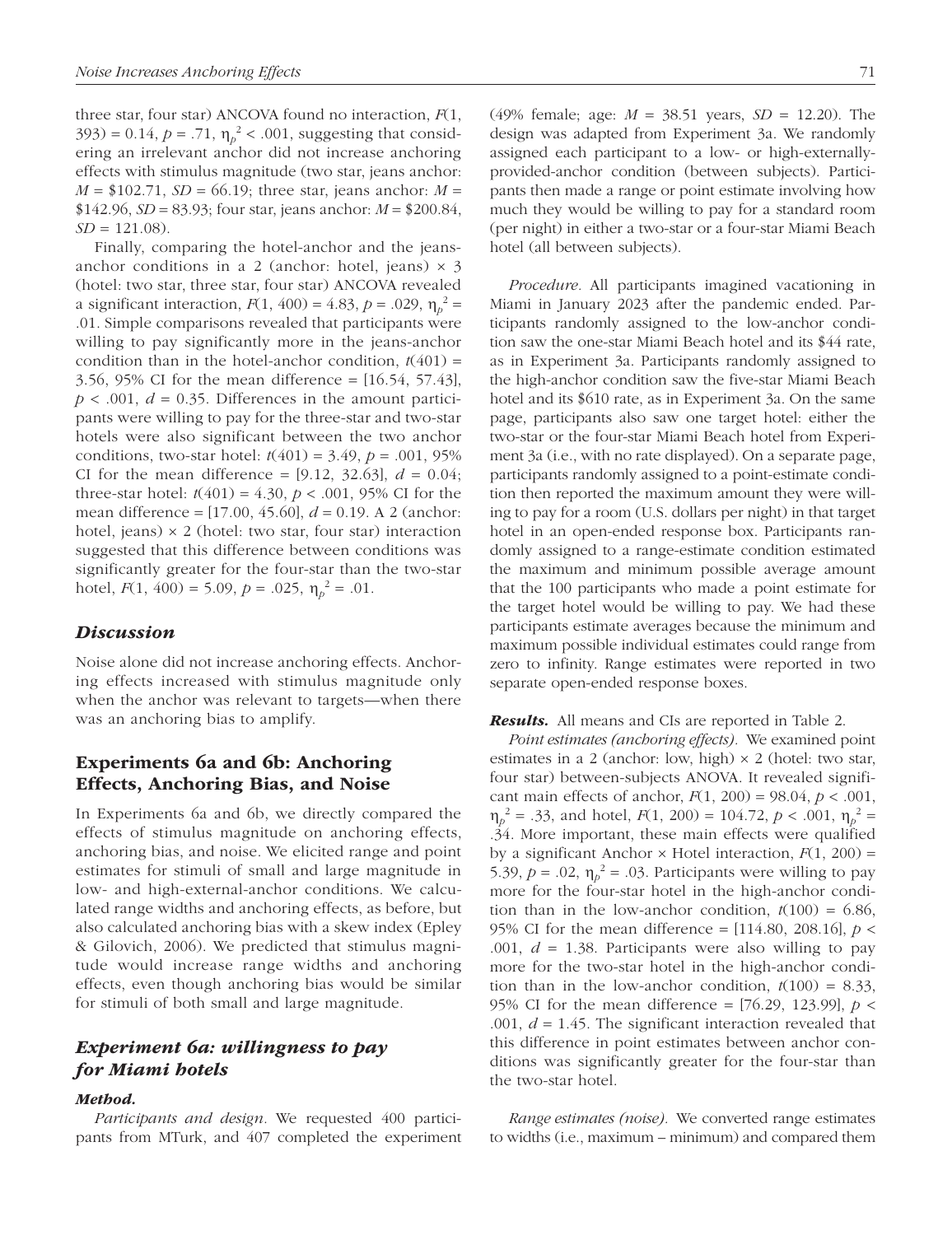|                   | Range estimate            |                            |                           |                      |  |  |
|-------------------|---------------------------|----------------------------|---------------------------|----------------------|--|--|
| Anchor and target | Minimum                   | Maximum                    | Point estimate            | Skew index           |  |  |
|                   |                           | Experiment 6a              |                           |                      |  |  |
| One-star hotel    |                           |                            |                           |                      |  |  |
| Two-star hotel    | $$57.21$ [50.64, 63.78]   | \$98.64 [85.65, 111.64]    | $$72.69$ [63.97, 81.41]   | $.37$ [ $.17, 58$ ]  |  |  |
| Four-star hotel   | $$118.15$ [96.18, 140.13] | \$301.04 [236.74, 365.35]  | \$177.21 [149.85, 204.58] | $.32$ [.17, .47]     |  |  |
| Five-star hotel   |                           |                            |                           |                      |  |  |
| Two-star hotel    | $$117.43$ [89.36, 145.51] | $$235.55$ [191.90, 279.20] | \$172.83 [148.73, 196.93] | $.53$ $[.33, 73]$    |  |  |
| Four-star hotel   | \$227.07 [191.83, 262.31] | \$415.40 [368.62, 462.18]  | \$338.69 [301.84, 375.54] | $.41$ [.21, .60]     |  |  |
| Experiment 6b     |                           |                            |                           |                      |  |  |
| $10$ dots         |                           |                            |                           |                      |  |  |
| 35 dots           | 29.20 [26.38, 32.01]      | 44.71 [40.33, 49.08]       | 35.86 [33.48, 38.24]      | $.43$ [ $.28, .58$ ] |  |  |
| $273$ dots        | 109.42 [96.83, 122.01]    | 205.54 [172.20, 238.88]    | 145.02 [126.97, 163.07]   | $.37$ [.19, .58]     |  |  |
| $500$ dots        |                           |                            |                           |                      |  |  |
| 35 dots           | 39.44 [31.36, 47.52]      | 65.89 [54.46, 77.32]       | 54.26 [44.29, 64.23]      | $.43$ [.07, .80]     |  |  |
| $273$ dots        | 303.46 [263.27, 343.65]   | 467.30 [418.21, 516.40]    | 425.30 [391.34, 459.26]   | $.25$ $[.05, .46]$   |  |  |

Table 2. Mean Range Estimates, Point Estimates, and Skew Index by Anchor and Target Magnitude in Experiments 6a and 6b

Note: Values in brackets are 95% confidence intervals.

in a 2 (anchor: low, high)  $\times$  2 (hotel: two star, four star) between-subjects ANOVA. It revealed the predicted significant effect of hotel; ranges were wider for the four-star than two-star hotel,  $F(1, 199) = 44.29, p < .001, \eta_p^2 = .18$ . Exploratory analyses revealed that there was also a significant main effect of anchor,  $F(1, 199) = 6.67$ ,  $p = .01$ ,  $\eta_p^2 =$ .03—ranges were wider in high-anchor than low-anchor conditions—and a significant Anchor × Hotel interaction, *F*(1, 199) = 5.02, *p* = .03,  $\eta_p^2$  = .03. Range estimates were still significantly wider for the four-star than the two-star hotel in the low-anchor condition (four star: *M* = 182.89, *SD* = 180.69; two star: *M* = 41.43, *SD* = 34.76), *t*(100) = 5.74, *p* < .001, 95% CI for the mean difference = [92.54, 190.39],  $d = 1.09$ , and in the high-anchor condition (four star:  $M =$ 188.33, *SD* = 107.38; two star: *M* = 118.11, *SD* = 88.84),  $t(99) = 3.51, p = .001, 95\%$  CI for the mean difference = [30.50, 109.94], *d* = 0.71. We interpret these wider ranges with higher than lower anchors as further evidence of the influence of scalar variability. In other words, the larger anchor may have made the value of the hotels appear greater and thus increased the noise in their estimation, but this interpretation is admittedly speculative.

*Skew index (anchoring bias).* We then calculated a skew index (Epley & Gilovich, 2006) to quantify anchoring bias across point-estimate conditions. We divided (a) the difference between each participant's point estimate and the range end point nearest to the anchor by (b) the total range width of plausible values: (point estimate – the maximum or minimum plausible value)/(the maximum plausible value – the minimum plausible value). The range-estimate values used for each participant were specific to their treatment (e.g., low anchor, two-star hotel).

We then multiplied the skewness index in the high-anchor conditions by −1 so adjustment could be directly compared with the low-anchor conditions. Generally, a lower skew index suggests greater anchoring bias. Perfectly centered estimates received a score of .50. Estimates closer to the anchor, cases of insufficient correction from the anchor, scored less than .50. Estimates beyond the midpoint, cases of overcorrection from the anchor, scored higher than .50.

We examined skew indices in a 2 (anchor: low, high)  $\times$  2 (hotel: two star, four star) between-subjects ANOVA. It revealed no significant main effect of anchor, *F*(1, 200) = 1.55,  $p = .22$ ,  $\eta_p^2 < .01$ ; no main effect of hotel,  $F(1, 200) = 0.83$ ,  $p = .36$ ,  $\eta_p^2 < .01$ ; and no Anchor  $\times$ Hotel interaction,  $F(1, 200) = 0.15$ ,  $p = .70$ ,  $\eta_p^2 < .01$ .

#### *Experiment 6b: counts in dot arrays*

#### *Method.*

*Participants and design.* We requested 400 participants from MTurk, and 400 completed the experiment (46% female; age: *M* = 39.59 years, *SD* = 12.42). The paradigm was the same as in Experiment 6a, and the dot arrays used in Experiment 3b were used as anchors and targets. We randomly assigned each participant to a lowor high-externally-provided-anchor condition (between subjects). Participants then made a range or point estimate for a 35-dot or 273-dot array (all between subjects).

*Procedure.* As in Experiment 3b, participants randomly assigned to the low-anchor condition saw a 10-dot array. Participants randomly assigned to the high-anchor condition saw a 500-dot array. Participants were told the number of dots in that array (i.e., 10 or 500) and that all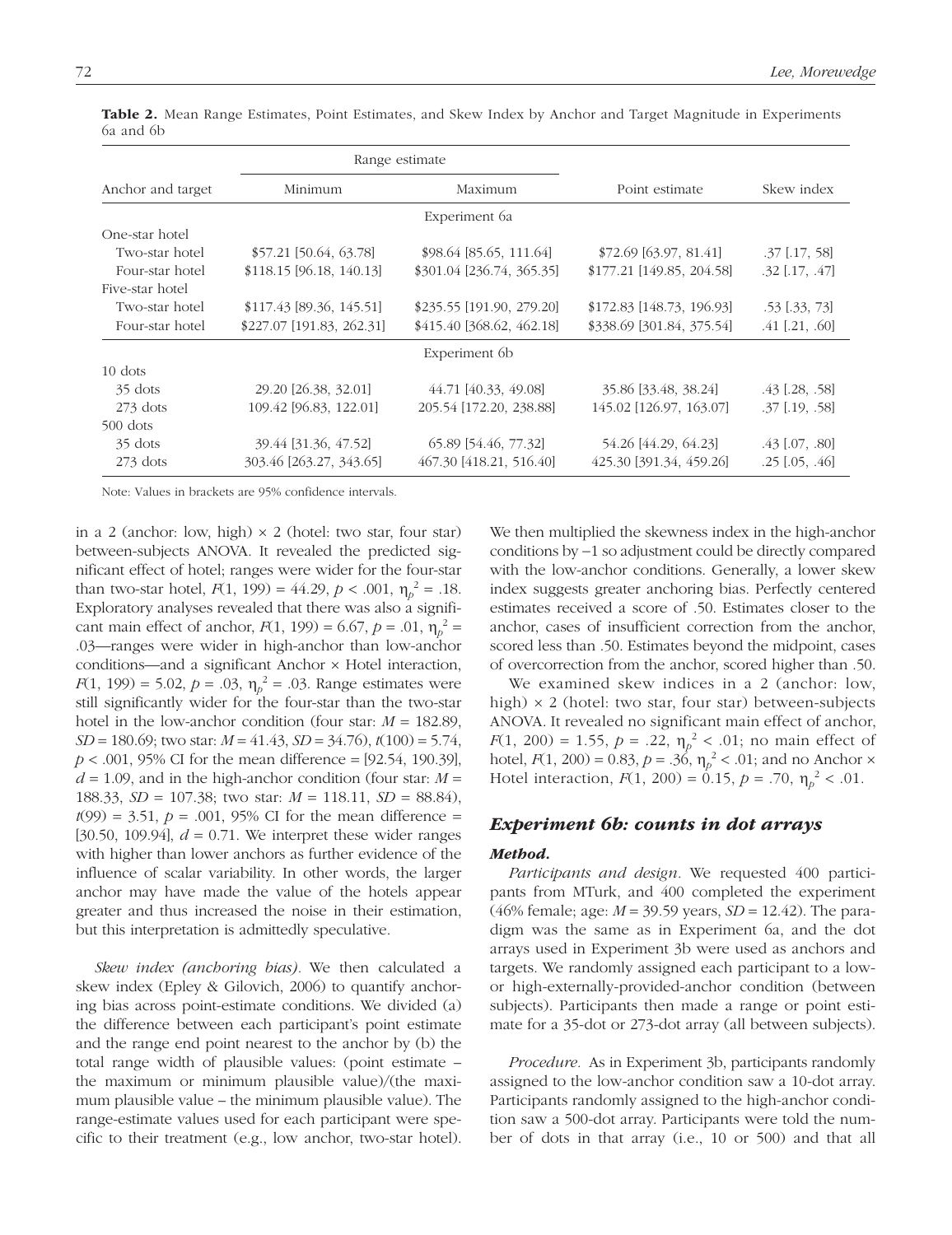dots in the experiment were the same size. Next, each participant was randomly assigned to see a 35-dot or a 273-dot array (the number of dots was not labeled). Participants randomly assigned to a point-estimate condition estimated the number of dots in the array in an openended response box. Participants randomly assigned to a range-estimate condition estimated the maximum and minimum plausible number of dots in the array. Range estimates were reported in two separate open-ended response boxes.

*Results.* All means and CIs are reported in Table 2.

*Point estimates (anchoring effects).* We examined point estimates in a 2 (anchor: low, high)  $\times$  2 (dot array: 35, 273) between-subjects ANOVA. It revealed a significant main effect of anchor,  $F(1, 196) = 241.14, p < .001, \eta_p^2 =$ .55; a significant main effect of dot array,  $F(1, 196) =$ 623.284,  $p < .001$ ,  $\eta_p^2 = .76$ ; and the predicted significant Anchor  $\times$  Dot Array interaction,  $F(1, 196) = 185.37$ ,  $p \le$ .001,  $\eta_p^2$  = .49. Participants estimated a significantly lower count for the 273-dot array in the low-anchor condition than in the high-anchor condition,  $t(99) = 15.19, 95\%$ CI for the mean difference =  $[243.67, 316.89]$ ,  $p < .001$ , *d* = 2.98. Participants also estimated a significantly lower count for the 35-dot array in the low-anchor condition than in the high-anchor condition,  $t(97) = 4.14$ , 95% CI for the mean difference =  $[9.57, 27.24]$ ,  $p < .001$ ,  $d = 0.78$ . The significant interaction revealed that the anchoring effect on point estimates was larger for the 273-dot array than the 35-dot array.

*Range estimates (noise).* We converted range estimates to widths (i.e., maximum – minimum) and compared them in a 2 (anchor: low, high)  $\times$  2 (dot array: 35, 273) between-subjects ANOVA. Most important, it revealed the predicted significant effect of dot array, *F*(1, 196) = 108.82,  $p < .001$ ,  $\eta_p^2 = .37$ . Exploratory analyses revealed that there was also a significant main effect of anchor, *F*(1, 196) = 14.17,  $p < .001$ ,  $\eta_p^2 = .07$ —ranges were wider in the high-anchor than low-anchor conditions—and a significant Anchor  $\times$  Dot Array interaction,  $F(1, 196) = 7.39$ ,  $p < .01$ ,  $\eta_p^2 = .04$ . Range estimates were still significantly wider for the 273-dot array than the 35-dot array in the low-anchor condition (273-dot array: *M* = 96.12, *SD* = 84.25; 35-dot array: *M* = 15.51, *SD* = 14.59), *t*(89) = 5.84, *p* < .001, 95% CI for the mean difference = [53.20, 108.02],  $d = 1.29$ , and in the high-anchor condition (273-dot array: *M* = 163.85, *SD* = 115.73; 35-dot array: *M* = 26.44, *SD* = 31.05),  $t(107) = 9.00$ ,  $p < .001$ , 95% CI for the mean difference =  $[107.15, 167.65]$ ,  $d = 1.62$ . As for Experiment 6a, we interpret the wider ranges with higher than lower anchors as further evidence of the influence of scalar variability. The larger anchor may have made the arrays appear larger in number and thus increased the noise

in participants' estimates, but again this interpretation is admittedly speculative.

*Skew index (anchoring bias).* Skew index was calculated using the same method as Experiment 6a. We examined skew index in a 2 (anchor: low, high)  $\times$  2 (dot array: 35, 273) between-subjects ANOVA, which revealed no significant main effect of anchor,  $F(1, 196) = 0.24$ ,  $p = .62$ , η*p* <sup>2</sup> < .01; no main effect of dot array, *F*(1, 196) = 1.11, *p* = .29,  $\eta_p^2$  < .01; and no Anchor × Dot Array interaction, *F*(1, 196) = 0.30,  $p = .59$ ,  $\eta_p^2 < .01$ .

#### *Discussion*

Anchoring effects on point estimates and ranges of plausible values increased with stimulus magnitude. Anchoring bias as measured by the skew index, however, was not statistically different for the hotels or dot arrays with small and large magnitudes ( $Fs \leq 1.11$ , *p*s ≥ .292). Anchoring effects appear to have increased with stimulus magnitude because of increased noise in stimulus representations and not because of increased anchoring bias.

#### General Discussion

Anchoring effects increased with stimulus magnitude. This appears to have been because of an increase in judgmental noise. Ranges of plausible values for point estimates increased with stimulus magnitudes, but anchoring bias did not. As scalar variability would predict, regressing standard deviations on means of all target estimates also revealed a positive linear relationship between the noise and magnitude of point estimates,  $\beta_1 = 0.44$ ,  $SE = 0.02$ ;  $t(60) = 19.96$ ,  $p < .001$ ;  $F(1)$ , 60) = 398.32,  $p < .001$ ,  $R^2 = .87$  (see Fig. 5).

Alternative explanations, such as a floor effect of scales or an inability to differentiate low anchors from low-magnitude stimuli, are not supported by the data. The lower bound of plausible ranges for all lowmagnitude stimuli (i.e., average minimum) was significantly greater than zero (all  $ts \geq 3.37$ , all  $ps \leq .001$ ) and significantly greater than all low anchors (all  $ts \ge 2.53$ , all *p*s ≤ .015; full statistics are reported in Section S5 in the Supplemental Material). Anchoring bias induced by low and high anchors did not differ for the two-star hotel in Experiment 6a or the small dot array in Experiment 6b ( $ts < 1$ ,  $ps \ge .283$ ). An ancillary experiment found that the effect of stimulus magnitude on anchoring effects held when stimulus values were negative integers (see the Supplemental Material), and comparisons between the no-anchor and high-anchor conditions in Experiments 1 and 2b (see also Section S3 in the Supplemental Material), where censoring effects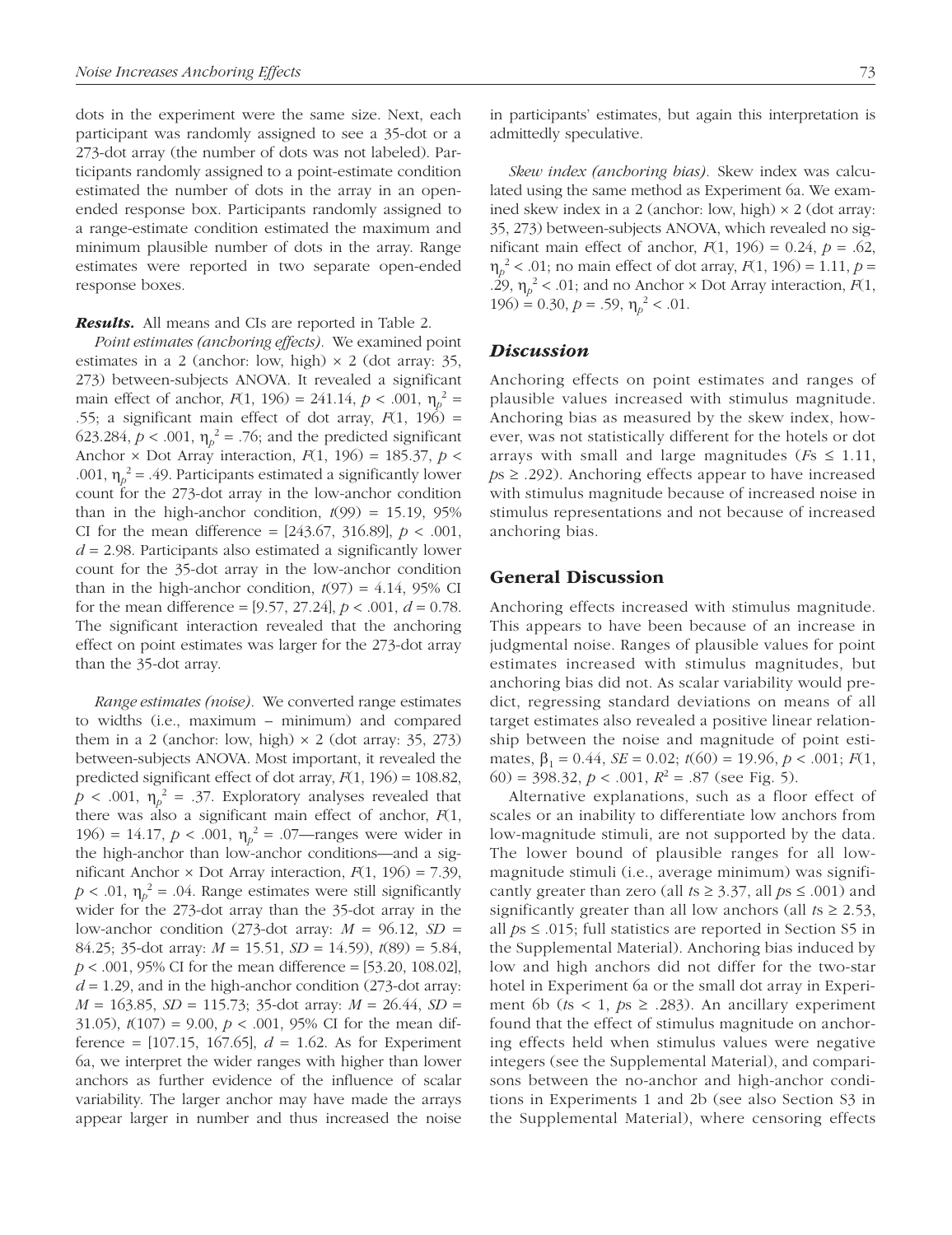

Fig. 5. Scatterplot showing the standard deviation of point estimates by the mean of point estimates for all targets in all experiments. The solid line shows the best-fitting regression.

should not apply, also found an increase in anchoring effects with stimulus magnitude. Of course, the underlying driver of our effect is judgmental noise, for which stimulus magnitude serves as a proxy. Important boundaries of our predictions should be found in contexts in which other factors lead stimulus magnitude and judgmental noise to be uncorrelated or negatively correlated. There, the best determinant of noise rather than stimulus magnitude should best predict the size of anchoring effects. Anchoring effects for prices should be greater for lower denominations of currencies that are less familiar to buyers and sellers (e.g., Bitcoin or pounds) than larger denominations of more familiar currencies (e.g., dollars or euros), for instance, and greater for health-care professionals estimating case numbers for rare and unusual new viruses (e.g., COVID-19) than prevalent viruses with which they are more familiar (e.g., seasonal influenza).

Our findings elucidate the roles of noise and bias in anchoring effects. Noise modulates the size of anchoring effects by modulating anchoring bias. Our findings and framework contribute to the anchoring literature by reconciling questions regarding the replicability and prevalence of anchoring effects (Jung et al., 2016; Maniadis et al., 2014). The stimuli used in that research were so low in magnitude that they induced insufficient noise to observe sizeable anchor effects. More important, our findings suggest a reexamination of how anchoring effects are moderated by factors such as cognitive load, intoxication, subjective confidence, knowledge, and incentives (Epley & Gilovich, 2006; Jacowitz & Kahneman, 1995; Mussweiler & Strack, 2000; Simmons et al., 2010; Smith et al., 2013). It is often assumed that they modulate anchoring effects by influencing anchoring bias, but these factors could also modulate anchoring effects by influencing judgmental noise. Cognitive load or intoxication, for instance, may increase anchoring effects in point estimates by reducing adjustment from an anchor (i.e., anchoring bias) or by widening the range of values perceived to be plausible (i.e., noise). More broadly, our framework shows how noise can modulate effects of heuristics and biases on judgments under uncertainty, and it provides a paradigm for testing the role of noise in these phenomena.

#### **Transparency**

*Action Editor:* Leah Somerville

*Editor:* Patricia J. Bauer

*Author Contributions*

Both authors contributed equally to the study design. C.-Y. Lee collected and analyzed the data under the supervision of C. K. Morewedge. Both authors contributed equally to the preparation of the manuscript and approved the final manuscript for submission.

*Declaration of Conflicting Interests*

The author(s) declared that there were no conflicts of interest with respect to the authorship or the publication of this article.

#### *Open Practices*

All data and materials have been made publicly available via OSF and can be accessed at [https://osf.io/9xun6/.](https://osf.io/9xun6/) The design and analysis plan for each experiment was preregistered on AsPredicted.org (Experiment 1a: [https://aspre](https://aspredicted.org/g3sf5.pdf) [dicted.org/g3sf5.pdf;](https://aspredicted.org/g3sf5.pdf) Experiment 1b: [https://aspredicted](https://aspredicted.org/xe5zx.pdf) [.org/xe5zx.pdf;](https://aspredicted.org/xe5zx.pdf) Experiment 2a: [https://aspredicted.org/](https://aspredicted.org/xs4as.pdf) [xs4as.pdf;](https://aspredicted.org/xs4as.pdf) Experiment 2b: [https://aspredicted.org/3x4as](https://aspredicted.org/3x4as.pdf) [.pdf;](https://aspredicted.org/3x4as.pdf) Experiment 3a: [https://aspredicted.org/cp5aq.pdf;](https://aspredicted.org/cp5aq.pdf) Experiment 3b:<https://aspredicted.org/e6c97.pdf>; Experiment 4a: [https://aspredicted.org/3ye6y.pdf;](https://aspredicted.org/3ye6y.pdf) Experiment 4b: <https://aspredicted.org/hv3cd.pdf>; Experiment 5: <https://aspredicted.org/cc6zs.pdf>; Experiment 6a: [https://](https://aspredicted.org/9ri7p.pdf) [aspredicted.org/9ri7p.pdf;](https://aspredicted.org/9ri7p.pdf) Experiment 6b: [https://aspre](https://aspredicted.org/hb2ck.pdf) [dicted.org/hb2ck.pdf\)](https://aspredicted.org/hb2ck.pdf).

This article has received the badges for Open Data, Open Materials, and Preregistration. More information about the Open Practices badges can be found at [http://](http://www.psychologicalscience.org/publications/badges) [www.psychologicalscience.org/publications/badges](http://www.psychologicalscience.org/publications/badges).



#### ORCID iDs

Chang-Yuan Lee D <https://orcid.org/0000-0002-8600-5202> Carey K. Morewedge  $\Box$  [https://orcid.org/0000-0001-7502-](https://orcid.org/0000-0001-7502-9279) [9279](https://orcid.org/0000-0001-7502-9279)

#### Acknowledgments

We thank Gretchen Chapman, Fiery Cushman, Nicholas Epley, Daniel Kahneman, Thomas Mussweiler, and Lawrence Williams for helpful feedback.